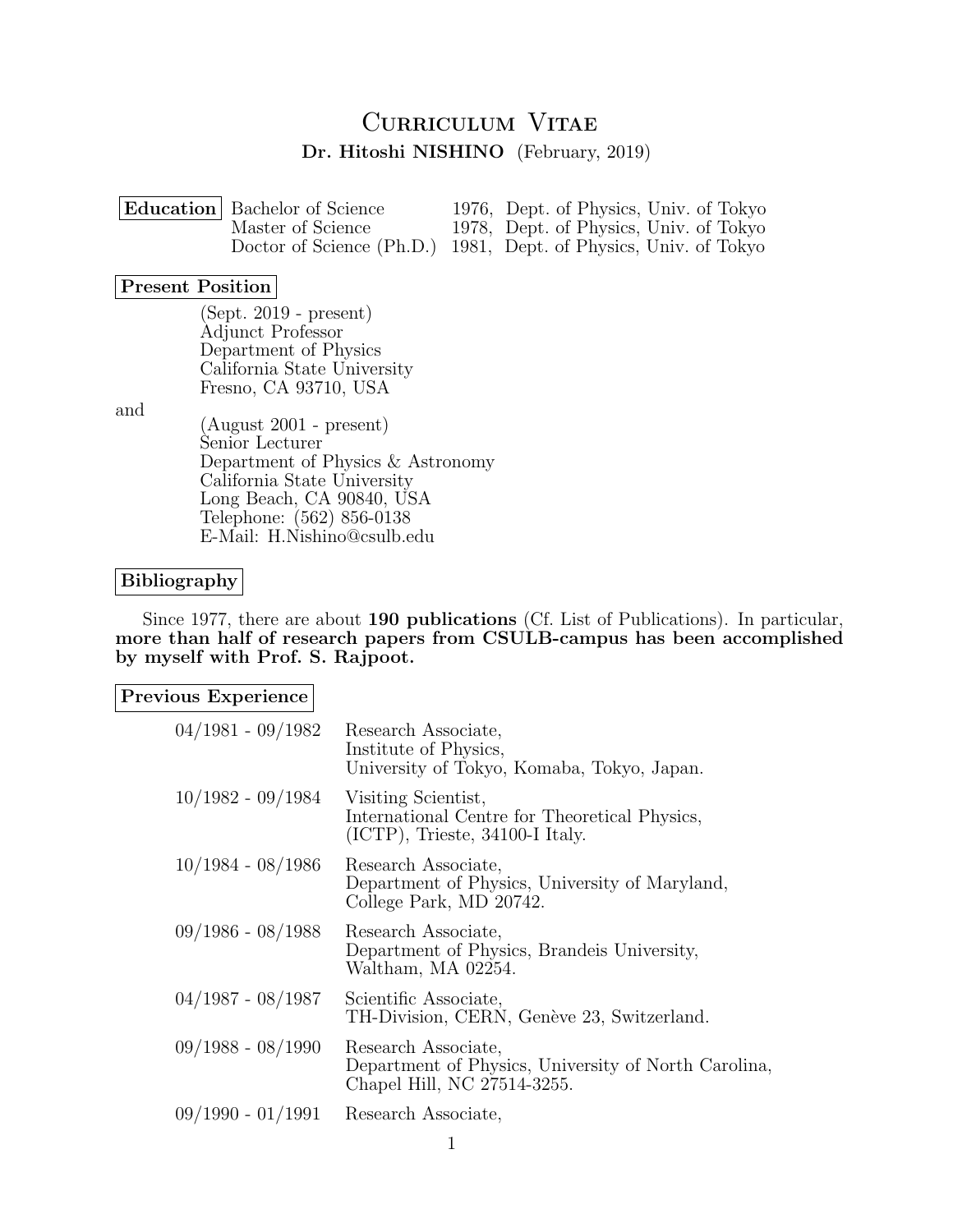|                     | Department of Physics & Astronomy,<br>University of Maryland, College Park.                        |
|---------------------|----------------------------------------------------------------------------------------------------|
| $02/1991 - 07/1993$ | Research Associate,<br>Department of Physics & Astronomy,<br>Howard University, Washington, DC.    |
| $07/1993 - 05/1994$ | Research Associate,<br>Department of Physics & Astronomy,<br>Howard University, Washington, DC.    |
| $07/1994 - 05/1995$ | Senior Lecturer,<br>Department of Physics $&$ Astronomy,<br>Howard University, Washington, DC.     |
| $08/1995 - 07/2001$ | Research Associate,<br>Department of Physics,<br>University of Maryland, College Park.             |
| $08/2001$ - present | Senior Lecturer,<br>Department of Physics & Astronomy,<br>California State University, Long Beach. |

# Grants Awarded

- (1) Co-Principal Investigator for NSF Grant for theoretical physics, for the years 2003 - 2006 ( $\#$  0308246),
- (2) Co-Principal Investigator for NSF Grant for theoretical physics, for the years 2008 - 2009 ( $\#$  0652996).
- (3) Research Collaborator (Senior Personnel) for DOE Grant for theoretical physics, for the years 2010 - 2012 (# DE-FG02-10ER41693).

# Teaching Experience

| Taught a Graduate Course on 'Gauge Field Theory',<br>at University of North Carolina, Chapel Hill, Spring Semester, 1989.           |
|-------------------------------------------------------------------------------------------------------------------------------------|
| Taught a Graduate Course on 'Gauge Fields, Integrable Models and Strings',<br>at Howard University, Fall Semester, 1993.            |
| Taught an Undergraduate Course on 'Physics for Scientists and Engineers'.<br>at Howard University, Spring Semester, 1994.           |
| Taught an Undergraduate Course on 'General Physics',<br>at Howard University, Spring Semester, 1994.                                |
| Taught an Undergraduate Course on 'General Physics',<br>at Howard University, Fall & Spring Semesters, 1995.                        |
| Taught an Undergraduate Course on 'Physics for Scientists and Engineers',<br>at Howard University, Fall $&$ Spring Semesters, 1995. |
| Taught a Graduate Course on 'Physical Mechanics',<br>at Howard University, Fall $&$ Spring Semesters, 1995.                         |
|                                                                                                                                     |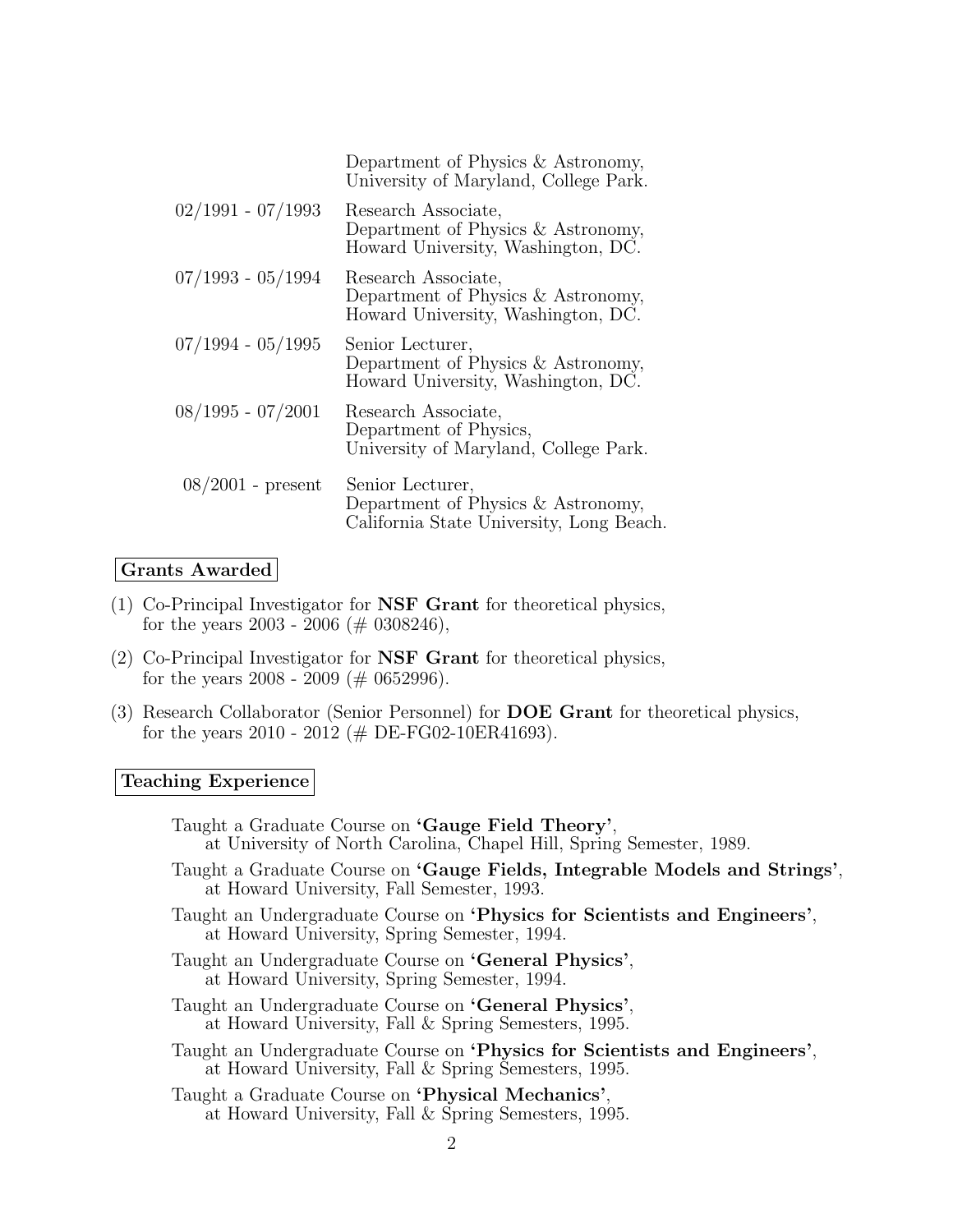Taught  $|**LAB 100A**|$  for undergraduates at CSULB, Fall '01 (1 class), Spring '02 (3 classes), Spring '04 (3 classes). Fall '06 (3 classes), Spring '09 (1 class), Fall, '09 (2 classes), Spring '12 (1 class). Taught | **LAB 100B** | for undergraduates at CSULB, Spring '06 (2 classes), Fall '06 (1 class), Spring '09 (4 classes). Taught | LAB 112 for undergraduates at CSULB, Fall '03 (2 classes), Spring '09 (1 class). Taught **LAB 151** for undergraduates at CSULB, Spring '10 (2 classes). Taught | LAB 152 for undergraduates at CSULB, Spring '05 (3 classes), Fall '05 (3 classes), Spring '06 (2 classes), Spring '04 (4 classes), Spring '07 (3 classes), Fall '07 (3 classes), Fall '08 (3 classes), Fall '10 (3 classes), Spring '11 (3 classes), Fall '11 (3 classes) Spring '12 (4 classes), Fall '12 (2 classes), Spring '13 (2 classes), Fall '13 (1 class), Spring '14 (1 class). Taught **Astronomy 100L** for undergraduates at CSULB, Spring '09 (1 class). Taught **PHYS 100A** for undergraduates at CSULB, Fall '16 (1 class). Taught **PHYS 151**: 'Mechanics & Heat' for undergraduates at CSULB, Spring '10 (1 class), Fall '12 (1 class), Spring '13 (1 class), Fall '15 (1 class), Fall '16 (1 class), Spring '17 (1 class), Fall '17 (1 class), Spring '18 (1 class), Fall '18 (1 class), Spring '19 (1 class). Taught **PHYS** 152 for undergraduates at CSULB, Spring '11 (1 class), Spring '12 (1 class), Spring '13 (1 class), Spring '14 (2 classes), Fall '14 (1 class), Spring '15 (1 class), Spring '17 (1 class), Fall '17 (1 class), Spring '18 (1 class), Fall '18 (1 class), Spring '19 (1 class). Taught |  $PHYS$  154 | for undergraduates, at CSULB, Fall Semester, '01. Taught **PHYS 310**: 'Mechanics-I' for undergraduates at CSULB, Fall '09 (1 class), Fall '10 (1 class). Taught **PHYS** 340A for undergraduates at CSULB, Spring '15 (1 class). Taught **PHYS 340B** for undergraduates at CSULB, Fall '14 (1 class), Fall '15 (1 class). Taught **PHYS** 555 'Elementary Particle Physics' for graduates, at CSULB, Fall Semester, '02. Taught **PHYS** 560A for undergraduates at CSULB, Fall '13 (1 class). Taught **PHYS 496, 691, 697 & 698** for graduates at CSULB, Spring '03.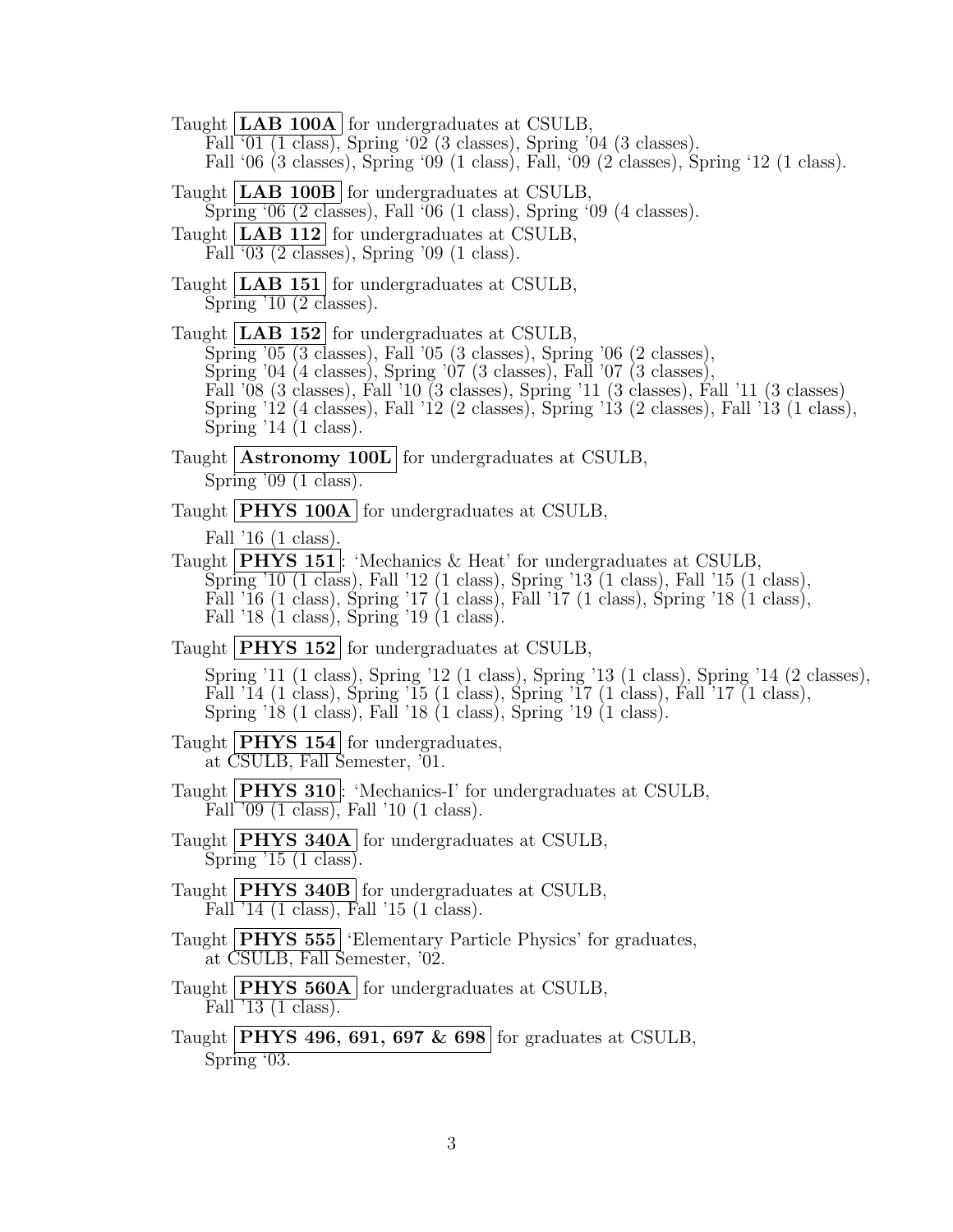# Committee Service

- (i) A Master-Thesis Committee-Member for Brad GOLD in Spring, 2005.
- (ii) A Master-Thesis Committee-Member for Kevin REED in Spring, 2006.
- (iii) A Master-Thesis Committee-Member for Roy MONTALVO in Fall, 2008.

# Service to Students at CSULB

(i) I have served on the thesis committee of students Kevin REED, Brad GOLD, and Roy MONTALVO. In collaboration with K. REED and Prof. Rajpoot, I have also published a research paper [127] in my publication list. In collaboration with R. MONTALVO and Prof. Rajpoot, I have also published a research paper [136] in my publication list.

(ii) I have helped the President's Scholar Andrew FORRESTER understand better 'General Relativity' and related subjects. This was done almost every week, about one hour per week.

(iii) I have attended several meetings of Student of Physics Society (SPS), where we talked to several students who showed interest in working with us in our field.

(iv) I have presented a one-hour introductory talk 'Extended Objects' for the class of PHYS 555 'Elementary Particle Physics' on Dec. 5, '05 (Instructor: Prof. Rajpoot) that gave the students the introductory knowledge on this modern subject.

(v) I have contributed to a talk with H.C. WANG and Prof. S. Rajpoot, entitled  ${}^{\alpha}Z$ 's at the LHC", to be published in the 'Proceedings of CTP International Conference on Neutrino Physics', held at Luxor, Egypt from 15-19 Nov., 2009. Proceedings will be published by International Journal of Modern Physics A.

(vi) I have written recommendation letters for a graduate student Nicholas MILLER who was my grading assistant for my PHYS-340B class (Fall '15). I have sent them to the institutions, where he is applying for PhD courses:

(1) Graduate-Division, UC-Irvine (sent on 01-03-16)

- (2) Graduate-Division, UC-Riverside (sent on 01-08-16)
- (3) Graduate-Division, UC-Merced (sent on 01-16-16)

Teaching - Related Award

Range-Elevation awarded in Academic Year 2009 from CSULB

Conference Organizing

Coordinator for International-Workshop: "Tenth and Final Workshop on Grand Unification" at UNC Chapel-Hill, April, 1989.

Research Interests

Theoretical High-Energy Physics: Special Interests include Supergravity, Superstrings, Supermembranes, Extended Objects, Phenomenological Model-Building, Classical & Quantum Cosmology-Gravity, Dualities, Self-Dual Gravity-Gauge theories, and Supersymmetric Integrable Models.

Referee and Reviewer for the following Journals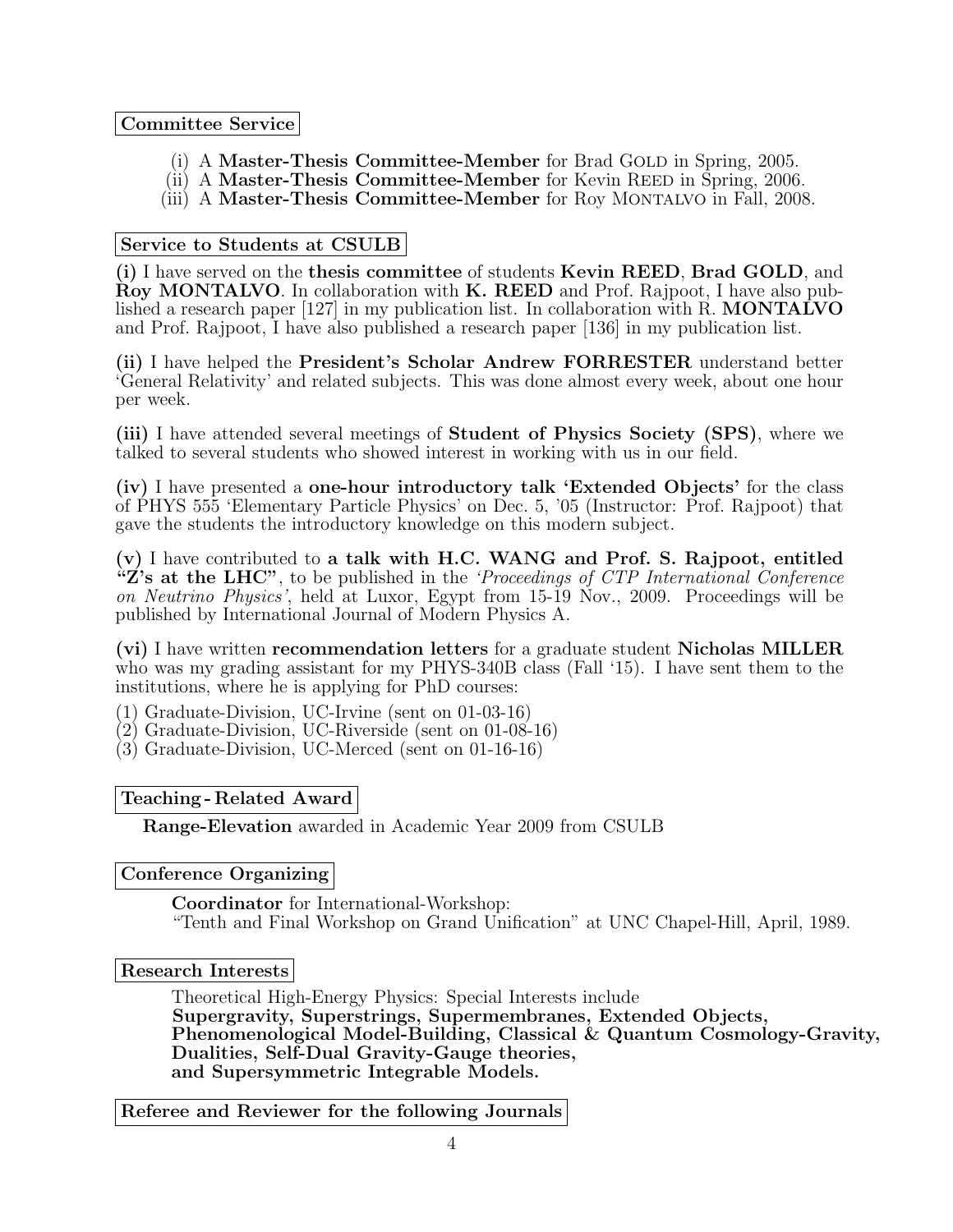Physical Review D (PRD) Physics Letters B (PLB) Nuclear Physics B (NPB) Modern Physics Letters A (MPLA) Zeitschrift für Physik C Journal of Group Theory in Physics Mathematical Reviews Journal of High Energy Physics (JHEP)

#### Reviews of Research Papers Published in 'Mathematical Reviews'

I have written review-articles on these published papers from an expert's viewpoint:

- (1) G. Moore and M.R. Plesser, "Classical Scattering in  $(1 + 1)$ -Dimensional String Theory", Phys. Rev. D46 (1992) 1730, in Math. Rev. 93j (1993) 81083.
- (2) E. Verlinde, "The Master Equation of String Theory", Nucl. Phys. B381 (1992) 141, in Math. Rev. 93i (1993) 81201.
- (3) T. Kugo and B. Zwiebach, "Target Space Duality as a Symmetry of String Field Theory", Prog. Theor. Phys. B87 (1992) 801, in Math. Rev. 93i (1993) 81191.
- (4) A. Giveon and A, Shapere, "Gauge Symmetries of the  $N=2$  String",

Nucl. Phys. B386 (1992) 43, in Math. Rev. 93k (1993) 81177.

- (5) Y. Shamir, "Compensating Fields and Anomalies in Supergravity", Nucl. Phys. B389 (1993) 323, in Math. Rev. 93k (1993) 81235.
- (6) D. Anselmi and P. Fré, "Twisted  $N=2$  Supergravity as Topological Gravity in Four-Dimensions", Nucl. Phys. B392 (1993) 401, in Math. Rev. 94g (1994) 83134.
- (7) S. Ben-Menahem, "Self-Gravitating Strings in 2+1 Dimensions", Phys. Rev. D47 (1993) 4344, in Math. Rev. 94g (1994) 81232.
- (8) G.W. Gibbons, R.H. Rietdijk and J.W. van Holten, "SUSY in the Sky", Nucl. Phys. B404 (1993) 42, in Math. Rev. 94h (1994) 83090.
- (9) C. Gomez and M. Ruiz-Altaba, "From Dual Amplitudes to Non-Critical Strings: A Brief review", Revista del Nuovo Cimento 16 (1993) 1, in Math. Rev. 94k (1994) 81212.
- (10) C. Castro, "W-Gravity,  $N=2$  Strings, and  $2+2 SU(\infty)$  Yang-Mills Instantons", Jour. Math. Phys. 35 (1994) 3013, Math. Rev. 95m (1995) 81153.
- (11) F. Bastiannelli and N. Ohta, "A Hierarchy of Superstrings", Phys. Rev. Lett. 73 (1994) 1199, in Math. Rev. 95i (1995) 81185.
- (12) M.A. Lled´o and A. Restuccia, "Higher Order Action for the Interaction of the String with the Dilaton", Nucl. Phys. B434 (1995) 231, Math. Rev. 95k (1995) 81109.
- (13) M. Cvetič and D. Youm, "Supersymmetric Dyonic Black Holes in Kaluza-Klein Theory", Nucl. Phys. B438 (1995) 182, in Math. Rev. 96e (1996) 83064a.
- (14) I.L. Buchbinder and S.M. Kuzenko, "Ideas and Methods of Supersymmetry and Supergravity", Inst. of Phys. Publication (Bristol and Philadelphia, 1995), in Math. Rev. 96e (1996) 81210.
- (15) F. Kawane, "String-Like Solutions in a Lovelock Type Gravity" , Bull. Dept. Gen. Ed., College Sci. Tech., Nihon Univ. No. 8 (1995) 23, Math. Rev. 97e (1997) 83096.
- (16) M.R. Douglas and S.H. Shenker, "Dynamics of  $SU(N)$  Supersymmetric Gauge Theory", Nucl. Phys. 447 (1995) 271, 97j 81345, MR1349478.
- (17) M.B. Green and M. Gutperle, "Configurations of Two D-Instantons", Nucl. Phys. B398 (1997) 69, 98c 81165, MR1442908.
- (18) I. Bars, "Black Hole Entropy Reveals a Twelfth Dimension", Phys. Rev. D55 (1997) 3633, Math. Rev. 98g (1998) 83098.
- (19) P. Hoˇrava, "Matrix Theory and Heterotic Strings on Tori", Nucl. Phys. B505 (1997) 84, Math. Rev. 98k (1998) 81218.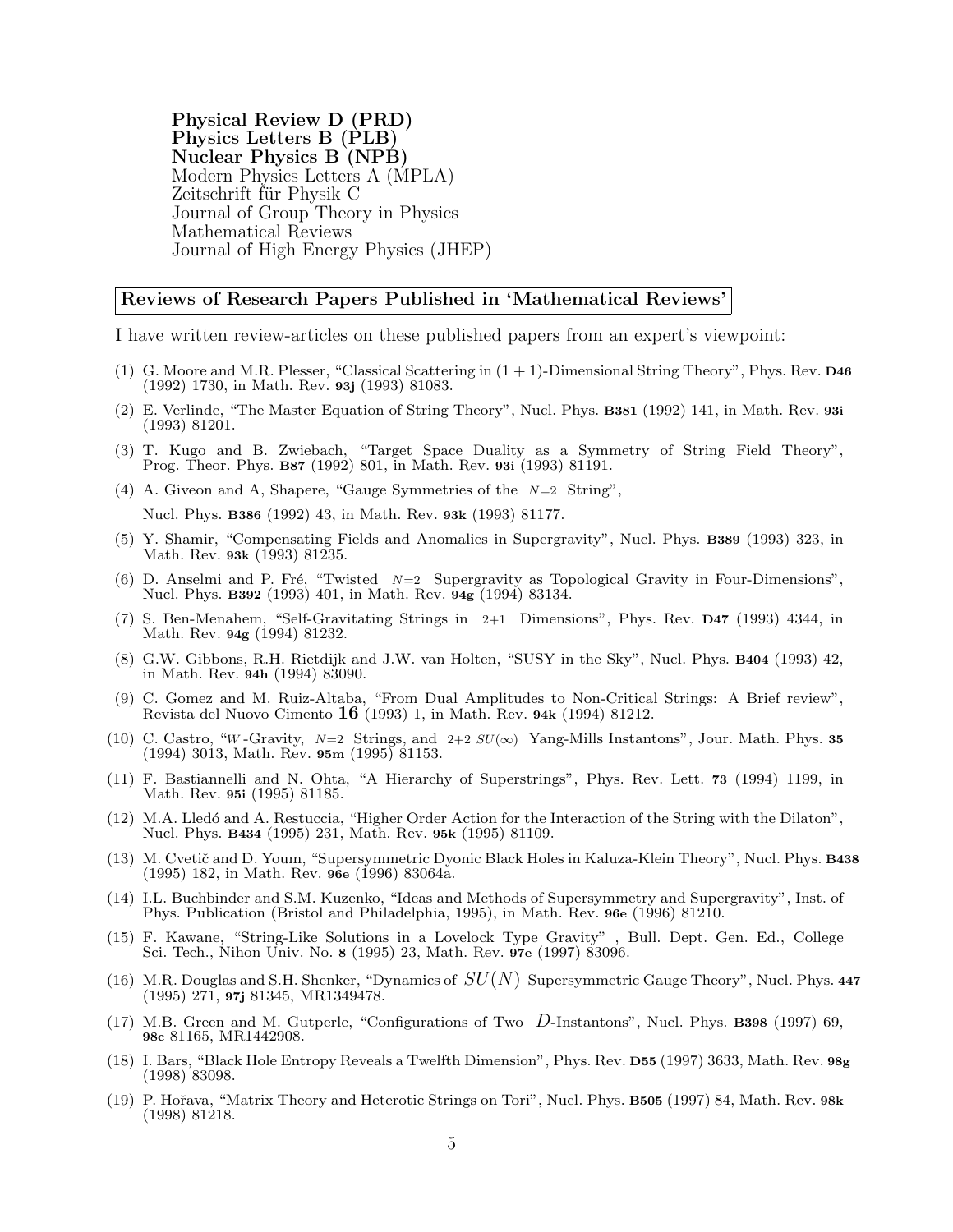- (20) M. Carvalho, L.C.Q. Vilar and J.A. Helayël-Neto, "Supersymmetric Non-Linear  $\sigma$ -Models and Their Gauging in the Atiyah-Ward Space-Time", Helv. Phys. Acta 71 (1998) 184, 99c 81233 MR1609171.
- (21) J. de Boer and Y. Oz, "Monopole Condensation and Confining Phase of  $N=1$  Gauge Theories via M-Theory Fivebrane", Nucl. Phys. B511 (1998) 155, 1606071 (99e:81231).
- (22) M.J. Duff, "Ten to Eleven: It is not Too Late", Collection Review (CNO): 1 632 364, 99j 81137, MR1632360.
- (23) B. Zwiebach, "Oriented Open-Closed String Theory Revisted', Ann. of Phys. 267 (1998) 193, Math. Rev. 99i (1999) 81207.
- (24) K. Hosomichi and Y. Sugawara, "Hilbert Space of Space-Time SCFT in AdS3 Superstring and  $T^{4kp}/S_{kp}$  SCFT", JHEP 1999 no. 1, Paper 13, 2000c (2000) 81266.
- (25) C.-W.H. Lee and S.G. Rajeev, "A Lie Albegra for Closed Strings, Spin Chains, and Gauge Theories", Jour. Math. Phys. 39 (1998) 5199, 2000c 81277, MR1642317.
- (26) T. Kugo and T. Takahashi, Prog. Theor. Phys. B99 (1998) 649, 2000c (2000) 81277.
- (27) N. Berkovits, "Quantization of the Superstring with Manifest Super-Poincare Invariance", Phys. Lett. 457 (1999) 94, 2000f (2000) 81154.
- (28) J. Hashiba, "Branes and Vector-Like Supersymmetry Breaking Theories with Gauged Global Symmetry", Nucl. Phys. B550 (1999) 329, Math. Rev. 2000j (192000) 81221.
- (29) N. Seiberg, "Dynamics of  $N=1$  Supersymmetric Field Theories in Four Dimensions", Vols. 1 & 2 (Princeton, NJ 1996/1997), 1425, American Math. Soc., Providence, RI, 1999, in mathematical reviews, Math. Rev. 2000h (1981316) 1701616.
- (30) T. Kugo and T. Takahashi, "Unoriented Open-Closed String Field Theory", Errata for Prog. Theor. Phys. 99 (1998) 649, Math. Rev. 2001a (1981203) .
- (31) F. Sugino, "Witten's Open String Field Theory in Constant B-Field Background", J. High Energy Phys. 2000 no. 3, paper 17, in Mathematical Reviews, Math. Rev. 2001f  $(19() 2001) 81166$ .
- (32) Brandt Friedemann, "Lectures on Supergravity", Fort. Phys. 50 (2002) 1126, in mathematical reviews, Math. Rev. 2003i (1983097) 1932729.
- (33) Kor Van Hoof, "An Action for the  $(2,0)$  Self-Dual Tensor Multiplet in a Conformal Supergravity Background", Class. & Quant. Gr. 17 (2000) 2093, in Mathematical Reviews, Math. Rev. 2001g  $(1983129)$ .
- (34) M. Bertolini and M. Trigiante, "Regular R-R and NS-NS Black Holes", Int. Jour. Mod. Phys. A15 (2000) 5017, in Mathematical Reviews, Math. Rev. 2001k (1983060) .
- (35) P. Bin´e truy, G. Girardi and R. Grimm, "Supergravity Couplings, a Geometric Formulation", Phys. Rep. 343 (2001) 255, 2002d (2002) 83100.
- (36) J. Ellis, M. Günaydin and M. Zagerman, "Options for Gauge Groups in Five-Dimensional Supergravity", JHEP 11 (2001) 024, 2003a 83100, MR1878494.
- (37) E. Bergshoeff, R. Kallosh and A. van Proyen, "Supersymmetry of RS bulk and brane", Kluwer Acad. Publ. (2001) 49, 2003d 83086, MR1893453.
- (38) N. de Wit, "Ten-Dimensional Supergravity Constraints from the Pure Spinor Formalism for the Superstring", Nucl. Phys. 635 (2002) 75, 2003e (2003) 83066.
- (39) E. Bergshoeff, "Supersymmetry in Singular Spaces", Forts. der Phys. 50 (2002) 755, MR 1 942 482.
- (40) K.S. Stelle, "Brane Solutions in Supergravity", in 'Particles and Fields (Campos do Jordao, 2001)', pp. 507 (World Sci. Publishing (2002). 2003k 83147, MR1955867, .
- (41) S.M. Kuzenko and S.A. McCarthy, "Nonlinear Self-Duality and Supergravity", JHEP, 0302 (2003) 038, 2004b 83152, MR1976986.
- (42) B. Chen, C.M. Chen and F.L. Lin, "Supergravity Null Scissors and Super-Crosses", JHEP 04 (2003) 022, 2004h 83097, MR1989846.
- (43) B. de Wit, "Supergravity", presented at Les Houches Summer School: Euro Summer School on Unity of Fundamental Physics: 'Gravity, Gauge Theory and Strings', Les Houches, France (30 Jul - 31 Aug 2001), 2004i 83144, MR2010970.
- $(44)$  R. Güven, J.T. Liu, C.N. Pope and E. Sezgin, "Fine Tuning and Six-Dimensional Gauged N= $(1,0)$ Supergravity Vacua", Class. & Quan. Gr. 21 (2004) 1001, 2004m 83105, MR2036138.
- (45) S. Murthy, "Note on Non-Critical Superstrings in Various Dimensions", JHEP. 11 (2003) 056, 81298, MR2039434.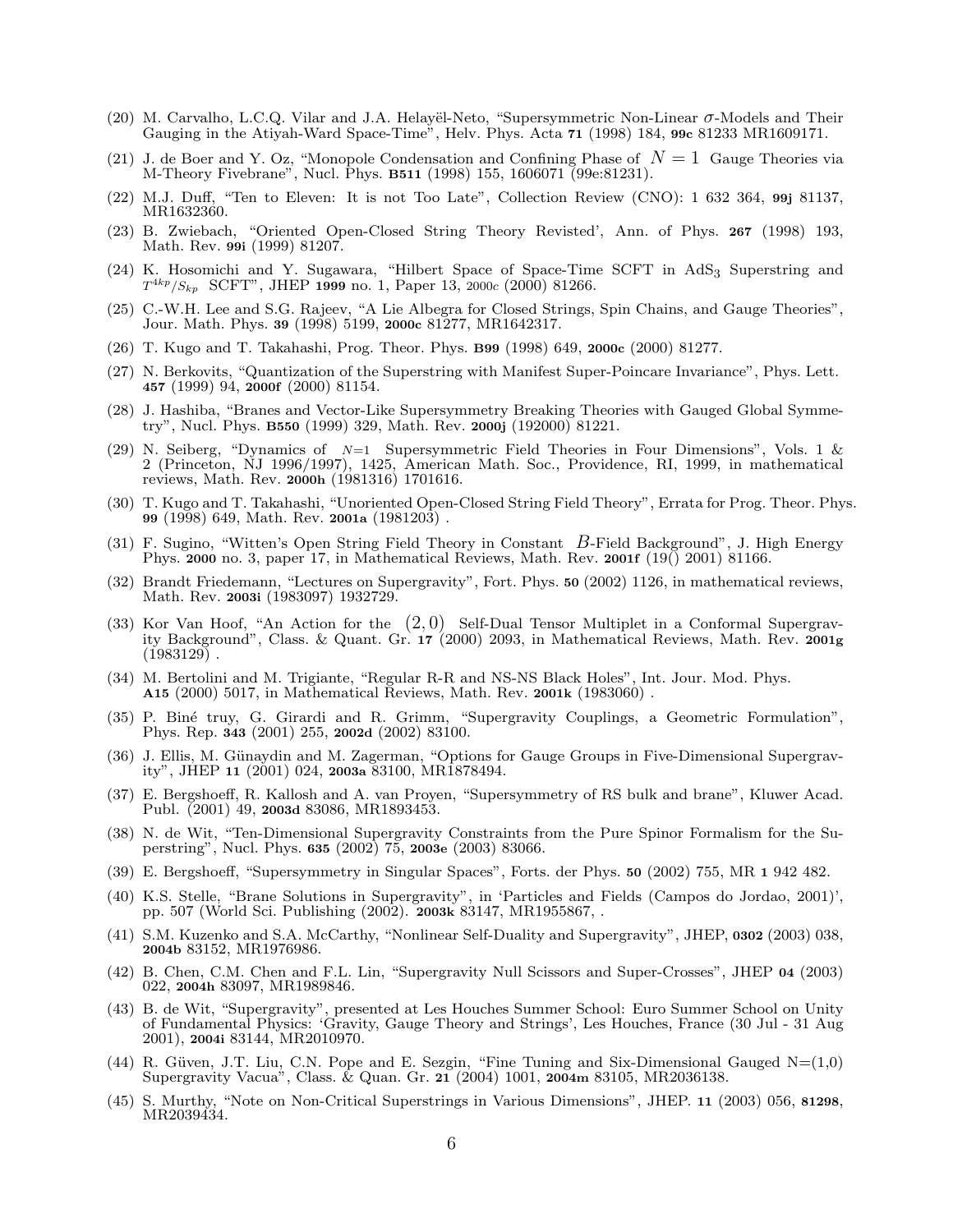- (46) M. Cariglia, G.W. Gibbons, R. Güven and C.N. Pope, "Non-Abelian pp-Waves in D=4 Supergravity Theories", Class. & Quan. Gr. 221 (2004) 2849, 2005e 83103, MR2079777.
- (47) J.R. David, E. Gava and K.S. Narain, "Partial  $N=1 \rightarrow N=2$  Supersymmetry Breaking and Gravity Deformed Chiral Rings", JHEP. 06 (2004) 041, 2005i 81160, MR2084416.
- (48) S.J. Gates, Jr. A. Kiss and W. Merrell, "Dynamical Equations from a First-Order Perturbative Superspace Formulation of 10D, N=1 String-Corrected Supergravity", JHEP. 12 (2004) 047, 2005k 83179, MR2128458.
- (49) P.S. Howe and E. Sezgin, "The Supermembrane Revisited", Class. & Quan. Gr. 22 (2005) 2167, 2006a 83054, MR2145239.
- (50) S. Bellucci, E. Ivanov and A. Sutulin, " $N = 8$  Mechanics in  $SU(2) \times SU(2)$  Harmonic Superspace", Nucl. Phys. B722 (2005) 297, 2006e 81283, MR2160543.
- (51) M.K. Gaillard, "Effective Supergravity from the Weakly Coupled Heterotic String", Fort. Phys. 54 (2006) 90, 2006k 83226, MR2205579.
- (52) D. Berenstein, "Supersymmetry: A String Theory Point of View", Latin-Americn School of Physics XXXV ELAF, AIP Conf. Proc., 744 Amer. Inst. Phys, Melville, NY 2005, 2006i 81150, MR2181532.
- (53) S. Reffert and E. Scheidegger, "Moduli Stabilization in Toroidal Type IIB Orientifolds", Fort. Phys. 54 (2006) 462, 2007f 81225, MR2230937.
- (54) L. Alvarez-Gaumé, F. Mayer and M.A. Vázquez-Mozo, "Comments on Noncommutative Gravity', Nucl. Phys. 753 (2006) 92, 2007h 83052, MR2256898.
- (55) B. de Wit, H. Samtleben and M. Trigiante, "The Maximal D=4 Supergravities', JHEP. 06 (2007) 049, 2008j 83086, MR2326602.
- (56) C. Doran, M. Faux, S. Gates, Jr., T. Hübsch, K. Iga, and G. Landweber, "On the Matter of  $N =$ 2 Matter', Phys. Lett. D659 (2008) 441, 2009b 81190, MR2381194.
- (57) J. Gauntlett and O. Varela, " $D=5 SU(2)\times U(1)$  Gauged Supergravity from  $D=11$  Supergravity", JHEP. 02 (2008) 083, Mathematical Reviews, 2009d 83141, MR2385962.
- (58) B. de Wit, H. Samtleben, and M. Trigiante, "The Maximal  $D = 4$  Supergravities", JHEP. 06 (2007) 049, 2008j 83086, MR2326602.
- (59) C. Doran, M. Faux, S. Gates, Jr, T. H¨ubsch, K. Iga, and G. Landweber, "Adinkras and the Dynamics of Superspace Prepotentials", Adv. Stud. Theor. Phys., 2 (2008) 113, Mathematical Reviews, 2009h 81285, MR2416690.
- (60) E. Bergshoeff, J. Hartong, M. H¨ubscher and T. Ortin, "Stringy Cosmic Strings in Matter Coupled N=2, d=4 Supergravity", JHEP. 08 (2008) 34, Mathematical Reviews, 2009k 83105, MR2411326.
- (61) A. Castro, D. Grumiller, F. Larsen and R. McNees, "Holographic Description in  $AdS_2$  Black Holes", JHEP. 08 (2008) 28, 2010e 83056, MR2460981.
- $(62)$  M. Cederwall, "Pure spinor superfields, with application to D=3 conformal models. Proc. Est. Acad. Sci. 59 (2010) 280, 81T60, MR2752969.
- $(63)$  D. Gaiotto, "Lectures on N=2 gauge theory", Class. & Quant. Gravity, 27 (2010), 214002, 81T60, MR2734065.
- (64) A. Zheltukhin, D. Volkov, "Super-Poincar Group and Grassmann Variables", Ann. Phys. 19 (2010), 177, 81R05, MR2607589.
- (65) E. Koh; S. Lee, S. Lee, "Topological Chern-Simons Sigma Model", JHEP 2009, 122, 29, 81T45, MR2580687.
- (66) M. Faux, S.J. Gates, Jr. and T. Hbsch, "Effective Symmetries of the Minimal Supermultiplet of the N=8 Extended Worldline Supersymmetry", J. Phys. A42 (2009) 415206, 81T60, MR2545631.

The content of these reviews can be confirmed at the web-site: http://www.ams.org/mathscinet/search.html by using the MR  $\#$ , such as MR2460981 for (61).

#### Software Languages

MATHEMATICA, FORTRAN,  $T$ <sub>E</sub>X and LATEX.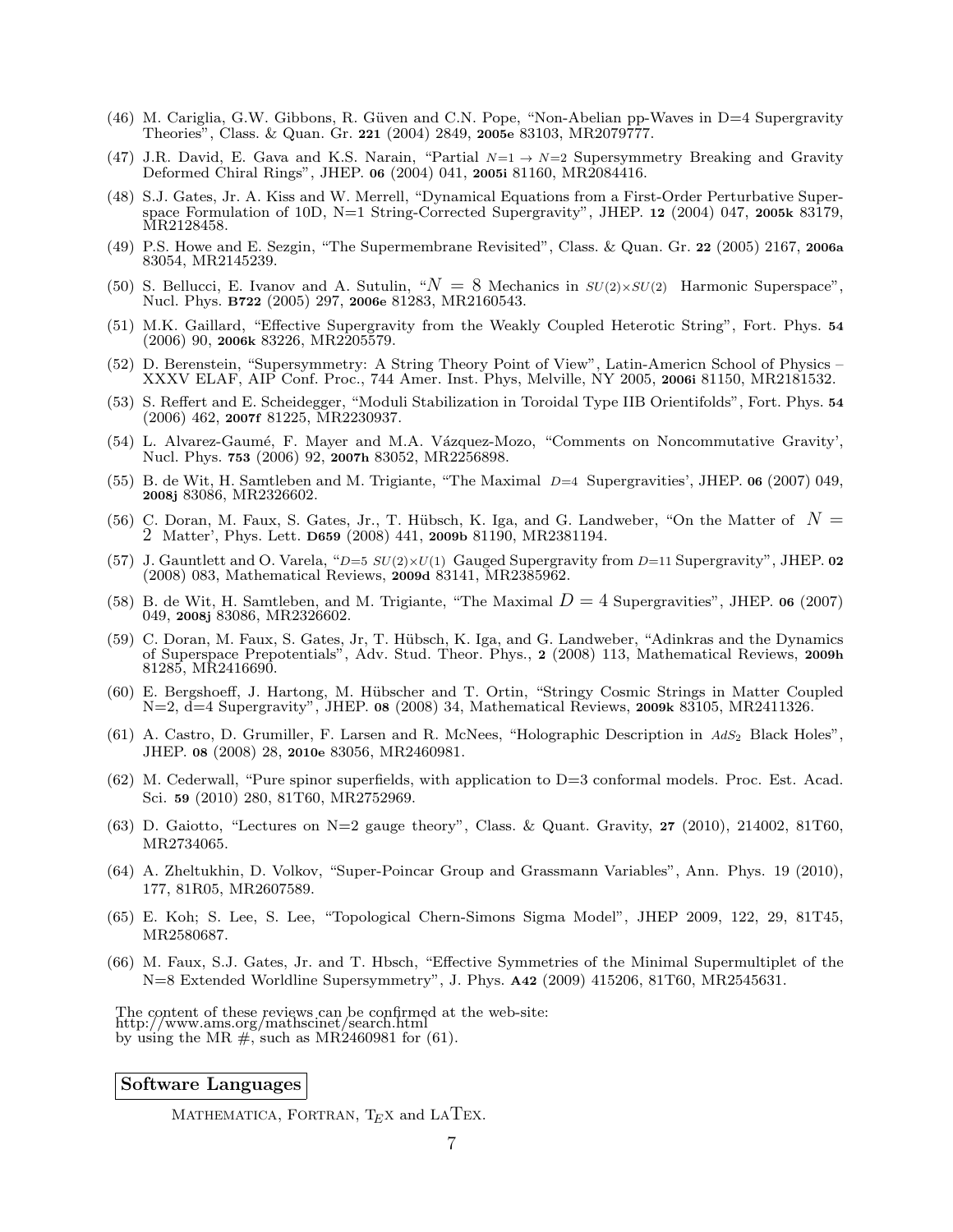Visa Status in the U.S. Permanent Resident with a Green Card

### Publications at CSULB

## Please note that out of total 154 Publications or Preprints from CSULB:

http://inspirehep.net/search?ln=en&ln=en&p=find+af+cal+state%2C+long+beach+and +d+after+1999&of=hb&action search=Search&sf=&so=d&rm=&rg=250&sc=0

#### 75 Publications (at least recorded at this web-site) are accomplished by Prof. S. Rajpoot and myself (& graduate-students and visitors):

http://inspirehep.net/search?ln=en&ln=en&p=find+af+cal+state%2C+long+beach+and +a+rajpoot+and+nishino+and+d+after +1999&of=hb&action search=Search&sf=&so=d  $&\rm{rm}=\&\rm{rg}=250\&\rm{sc}=0$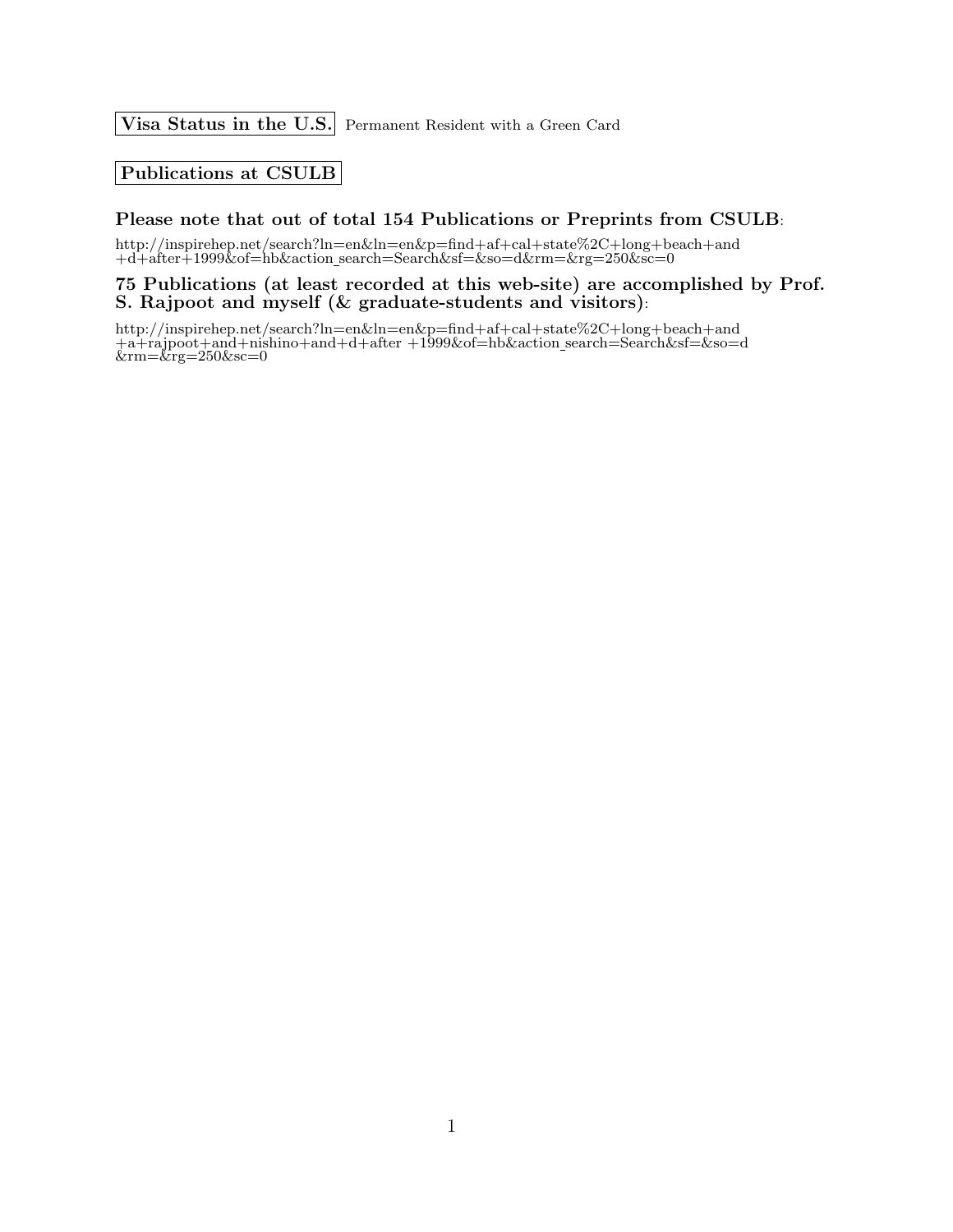# LIST OF PUBLICATIONS (Dr. Hitoshi NISHINO)

- [1] H. Nishino and Y. Fujii, "On the Gauge Condition in Quantum Gravity", Prof. Theor. Phys. 58 (1977) 381-383.
- [2] H. Nishino and Y. Fujii, "Some Phenomenological Consequences of the Super Higgs Effects", Zeit. für Phys. 2C (1979) 247-252.
- [3] H. Nishino, "On Supergravity with Propagating Lorentz Connexion", Prog. Theor. Phys. 66 (1982) 287-302.
- [4] H. Nishino, "Constraints to Freeze Non-Propagating Modes of Lorentz Connexion", Prog. Theor. Phys. 67 (1982) 990-992.
- [5] H. Nishino, "Local Tensor Calculus in Supergravity with Propagating Lorentz Connexion", Prog. Theor. Phys. 68 (1982) 975-988.
- [6] H. Nishino, "Consistency of Couplings in Supergravity Theory with Propagating Lorentz Connexion", Prog. Theor. Phys. 68 (1982) 1765-1775.
- [7] H. Nishino, "Consistency of Couplings in Supergravity with Propagating Lorentz Connexion", in Proceedings of Gauge Theory and Gravitation (g and G) Symposium, 1982, Nara, Japan, World Scientific Co. Ltd.
- [8] **H. Nishino**, T. Inami and S. Watamura, "Cancellation of Quadratic Divergences and Uniqueness of Softly Broken Supersymmetry", Phys. Lett. 117B (1982) 197-202.
- [9] **H. Nishino** and S. Watamura, "Supersymmetric Grand Unified Theory with Intermediate Supersymmetry Breaking", Nucl. Phys. B223 (1983) 235-251.
- [10] **H. Nishino**, J.A. Helayël-Neto and I.G. Koh, "Locally Supersymmetric Grand Unified Theory with Stable Mass Hierarchy", in Proceedings of Winter School on Supergravity and Supersymmetry, 1983, Karpacz, Poland, World Scientific Co. Ltd.
- [11] **H. Nishino**, I.G. Koh, and J.A. Helayel-Neto, "Locally Supersymmetric Grand Unifications with Two-Loop Stable Mass Hierarchy", Phys. Lett. 131B (1983) 75-79.
- [12] H. Nishino and J.E. Kim, "Supergravity and Upper Bound for Supersymmetry Breaking Scale", Nuovo Cim. 80A (1984) 454-460.
- [13] **H. Nishino**, I.G. Koh and J.A. Helayël-Neto, "Mass Hierarchy in Locally Supersymmetric Grand Unified Theories", in Proceedings of Asia Pacific Conference, Singapore, 1983.
- [14] H. Nishino, Y. Fujimoto and R. Grigjanis, "Thermo-Field Theory vs. Imaginary Time Formalism", Phys. Lett. 141B (1984) 83-87.
- [15] H. Nishino, "Recent Progress in Locally Supersymmetric Grand Unified Theories", in ICTP News Letters 2 (1984) January-March.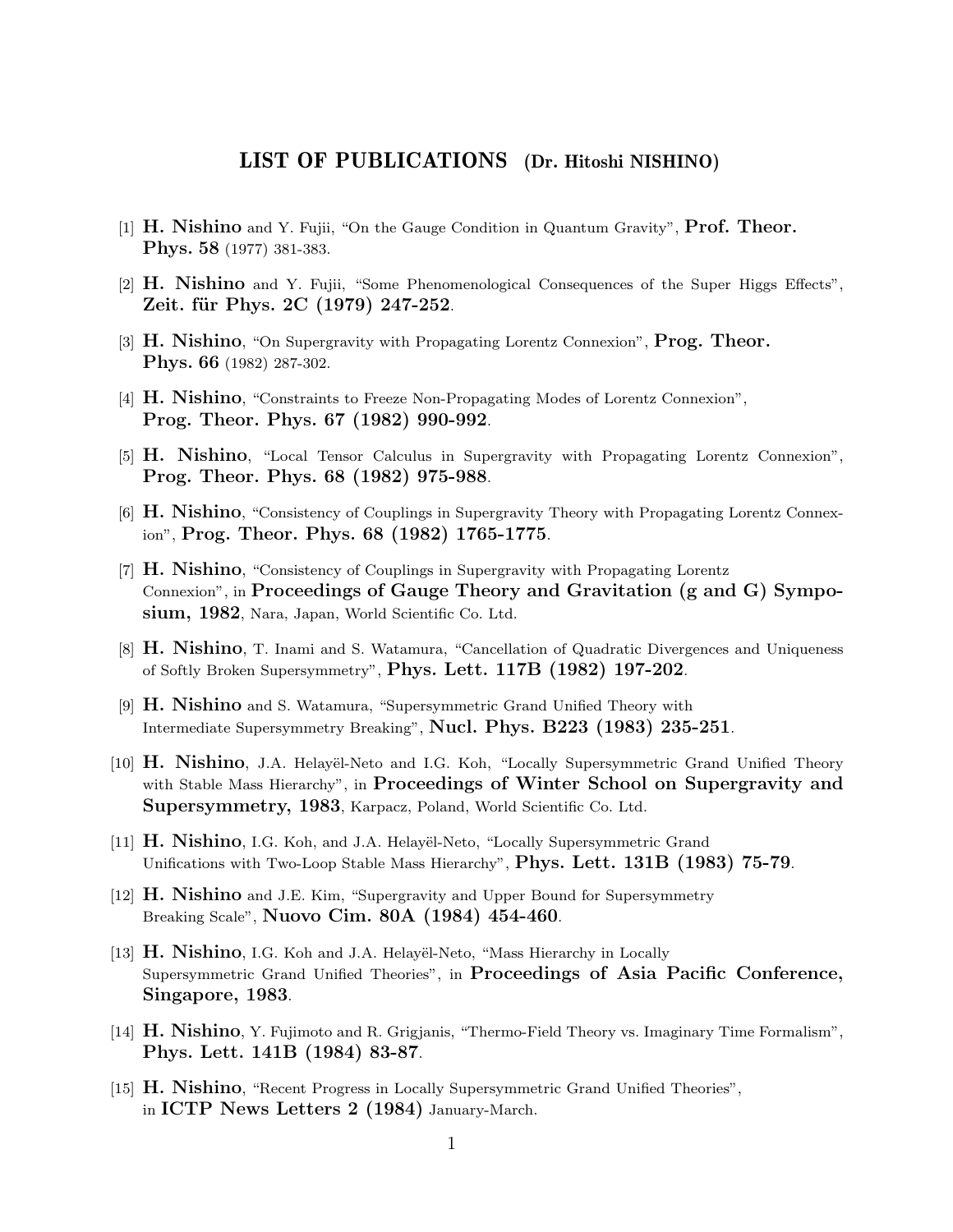- [16]  $\bf{H.}$  Nishino and E. Sezgin, "Matter and Gauge Couplings in N=2 Supergravity in Six Dimensions", Phys. Lett. 144B (1984) 187-192.
- [17] H. Nishino, S.J. Gates, Jr. and E. Sezgin, "Supergravity in d=9 and Its Couplings to Non-Compact Sigma Model", Class. and Quant. Gr. 3 (1986) 21-28.
- [18] **H. Nishino** and I.G. Koh, "Towards Realistic Kaluza-Klein Supergravity on Coset  $E_7/SO(12) \times$  $Sp(1)$  with Chiral Fermions", **Phys. Lett. 153B** (1985) 45-50.
- [19] **H. Nishino** and K. Maeda, "Cosmological Solutions in  $D = 6$ ,  $N = 2$  Kaluza-Klein Supergravity – Friedmann Universe without Fine-Tuning", Phys. Lett.  $154B$  (1985) 358-362.
- [20] **H. Nishino**, J.C. Pati and S.J. Gates, Jr., "A Preon model with Family Replication from a  $D =$ 6,  $N = 2$  Supergravity Theory", Phys. Lett. 154B (1985) 363-366.
- [21] **H. Nishino** and K. Maeda, "An Attractor Universe in Six Dimensional  $N = 2$  Supergravity Kaluza-Klein Theory", Phys. Lett. 158B (1985) 381-387.
- [22] **H. Nishino** and J. Kubo, "Search for  $N = 2$  Supersymmetry in  $e^+e$ <sup>−</sup> Annihilation", Phys. Lett. 155B (1985) 421-426.
- [23] **H. Nishino** and Y. Fujimoto, "Two-Loop Finite Temperature Effective Potential for the Wess-Zumino Model", Phys. Rev. D32 (1985) 2167-2173.
- [24] **H. Nishino** and S.J. Gates, Jr., "New  $D = 10$ ,  $N = 1$  Supergravity Coupled to Yang-Mills Multiplet and Anomaly Cancellations", Phys. Lett. 157B (1985) 157-163.
- [25] H. Nishino, T. Hübsch and J.C. Pati, "Do Superstrings Lead to Quarks or Preons?", Phys. Lett. 163B (1985) 111-117.
- [26] H. Nishino, I.G. Koh and Y.S. Myung, "Stability Analysis of Einstein/Maxwell Scalar System", Phys. Rev. D32 (1985) 3195-3200.
- [27] **H. Nishino** and S.J. Gates, Jr., " $D = 2$  Superfield Supergravity, Local (Supersymmetry)<sup>2</sup> and Non-Linear  $\sigma$ -Models", Class. and Quant. Gravity 3 (1986) 391-399.
- [28] **H. Nishino** and S.J. Gates, Jr., "Dual Versions of Higher Dimensional Supergravities and Anomaly Cancellations", Nucl. Phys. B268 (1985) 532-542.
- [29]  $\bf{H.}$  Nishino, E. Bergshoeff and E. Sezgin, "Heterotic  $\sigma$ -Models and Conformal Supergravity in Two Dimensions", Phys. Lett. 166B (1986) 141-148.
- [30] **H. Nishino** and S.J. Gates, Jr., "New  $D = 10$ ,  $N = 1$  Superspace Supergravity and Local Symmetries of Superstrings", Phys. Lett. 173B (1986) 46-51.
- [31] **H. Nishino** and S.J. Gates, Jr., "Manifestly Supersymmetric  $O(\alpha')$  Superstring Corrections in New  $D = 10$ ,  $N = 1$  Supergravity-Yang-Mills Theory", Phys. Lett. 173B (1986) 52-58.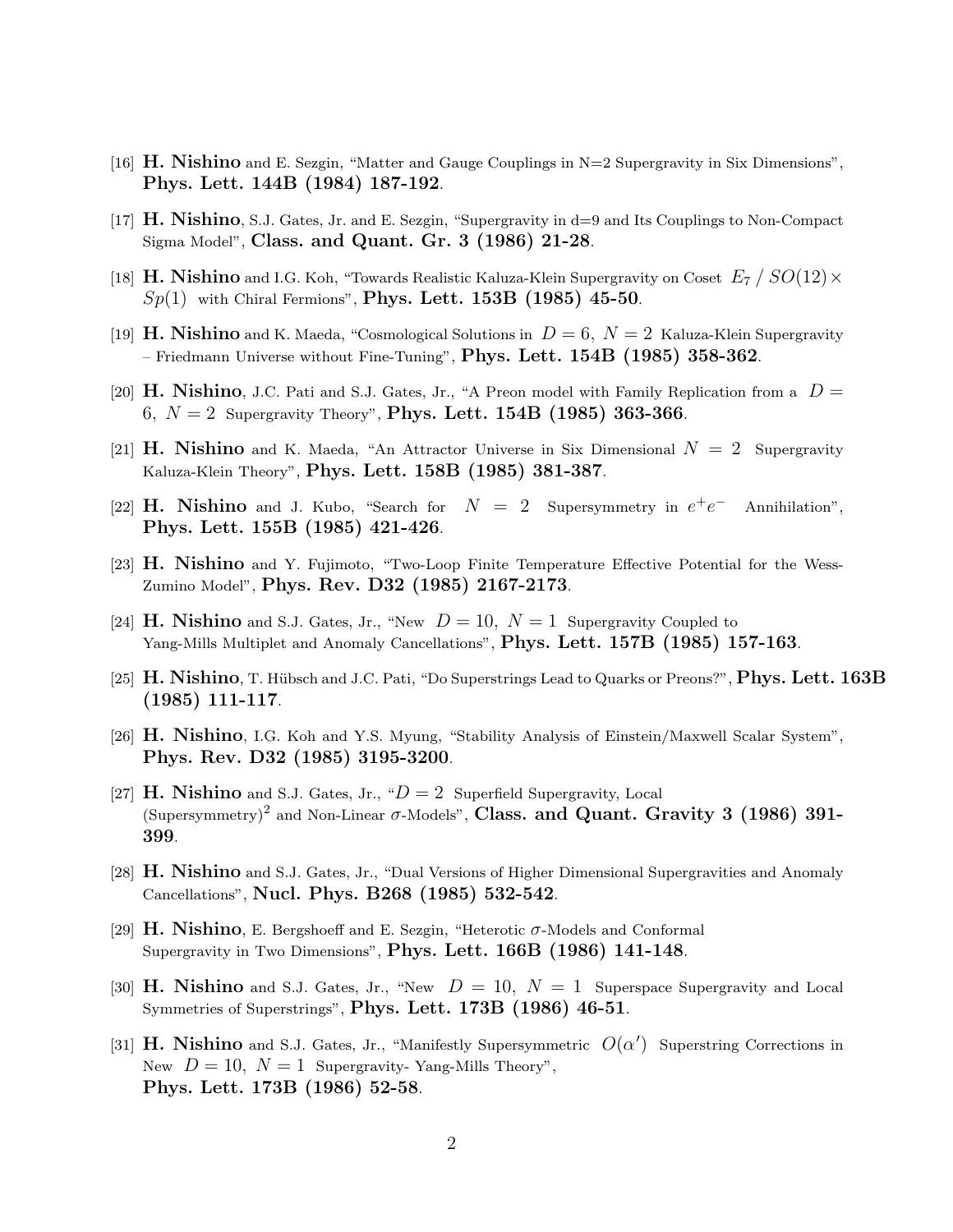- [32] **H. Nishino** and E. Sezgin, "The Complete  $N = 2$ ,  $d = 6$  Supergravity with Matter and Gauge Couplings", Nucl. Phys. B278 (1986) 353-379.
- [33] **H. Nishino** and S.J. Gates, Jr., "Manifestly Supersymmetric Extension of (Curvature)<sup>2</sup>-Terms in Six Dimensional  $N = 2$  Supergravity", **Phys. Lett. 173B** (1986) 417-422.
- [34] **H. Nishino** and S.J. Gates, Jr., "Euler Characteristics in New  $D = 10$ ,  $N = 1$  Superspace Supergravity", Nucl. Phys. B282 (1987) 1-12.
- [35] **H. Nishino** and D. Chang, "Heterotic String  $O(\alpha')$  Corrections to  $D = 10$ ,  $N = 1$  Supergravity", Phys. Lett. 179B (1986) 257-261.
- [36] **H. Nishino**, "General Form of String Corrections to Supersymmetry Transformation in  $D =$ 10,  $N = 1$  Supergravity", Phys. Lett. 188B (1987) 437-441.
- [37] **H. Nishino**, E. Bergshoeff and E. Sezgin, "(8,0) Locally Supersymmetric Sigma-Model with Conformal Invariance in Two Dimensions", Phys. Lett.  $186B$  ( $1987$ ) 67-72.
- [38] **H. Nishino** and S.J. Gates, Jr., "On  $D = 10$ ,  $N = 1$  Supersymmetry, Superspace Geometry, and Superstring Effects  $(II)$ ", **Nucl. Phys. B291 (1987) 205-220**.
- [39] **H. Nishino** and S.J. Gates, Jr., "Calabi-Yau Manifold Compactification at  $O(\alpha'^3)$  and  $N=1$ Supersymmetry in Four Dimensions", Phys. Lett.  $189B$   $(1987)$   $45-51$ .
- [40] H. Nishino and R.-M. Xu, "Space-Time Supersymmetry Breaking in Heterotic String Theory", Phys. Lett. 196B (1987) 467-472.
- [41] H. Nishino and T. Inami, "Superstring Loop Corrections to  $\sigma$ -Model  $\beta$ -Functions", Phys. Lett. 196B (1987) 151-156.
- [42] H. Nishino and A. Das, "String Loop Effect on BRST Charge", Phys. Lett. 197B (1987) 342-346.
- [43] H. Nishino, M.T. Grisaru and D. Zanon, "β-Function Approach to Green-Schwarz String", Phys. Lett. 206B (1988) 625-629.
- [44] **H. Nishino**, "Superstring Effect on  $D = 4, N = 1$  Supergravity", Phys. Lett. 214B (1988) 374-380.
- [45] H. Nishino, M.T. Grisaru and D. Zanon, " $\beta$ -Functions in the Green-Schwarz Strings", Nucl. Phys. B314 (1989) 363-389.
- [46] H. Nishino and Y. Okada, " $\beta$ -Function Approach to the P-Adic String", Phys. Lett. 219B (1989) 258-264.
- [47] H. Nishino, M.T. Grisaru and D. Zanon, "β-Functions for the Heterotic Green-Schwarz Sigma-Model", in Proceedings of Superstring Workshop at the University of Maryland, 1988, p. 349-364, eds. S.J. Gates, Jr., C.R. Preitshopf and W. Siegel, (World Scientific, May, 1988).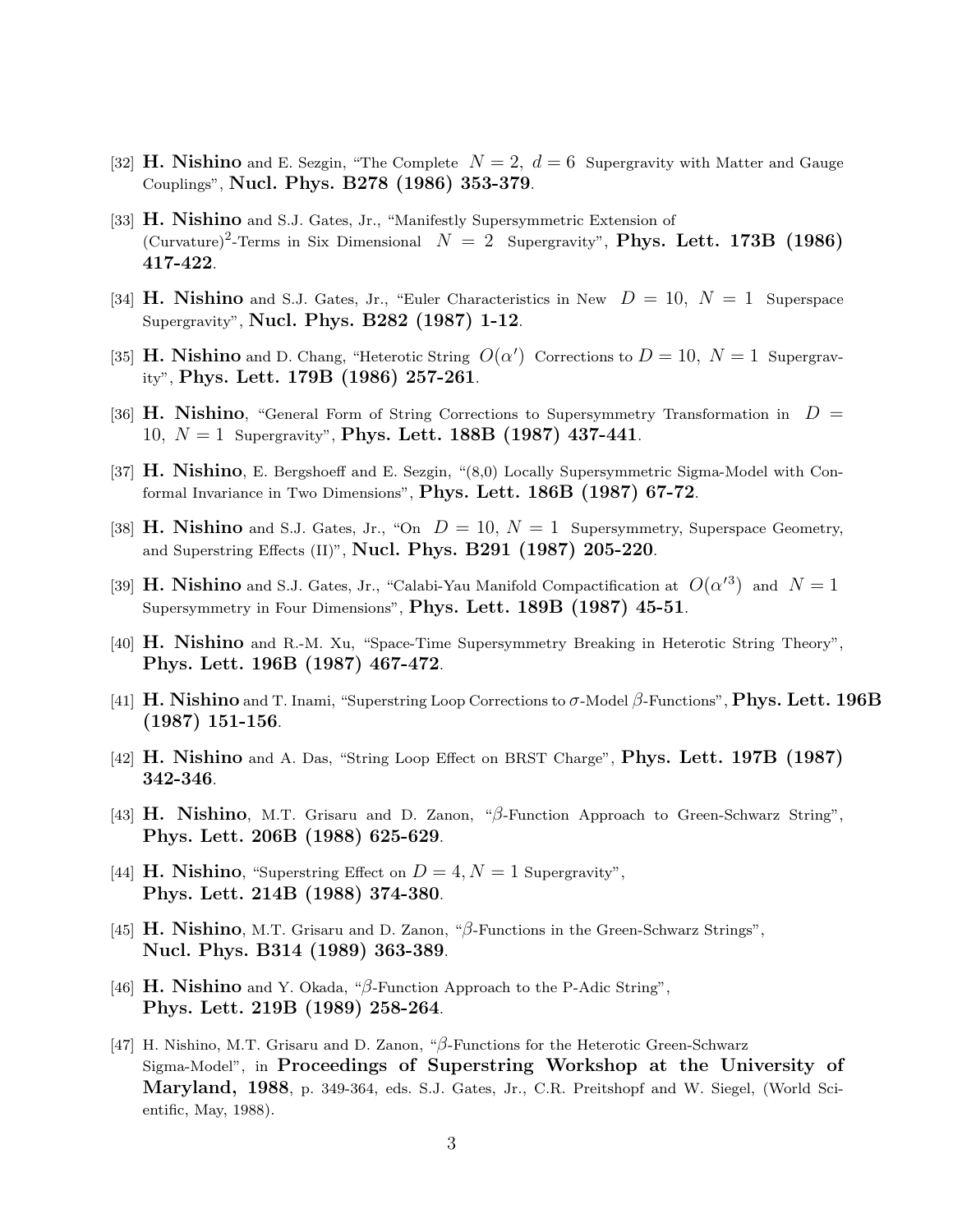- [48] H. Nishino, Y. Okada and M.R. Ubriaco, "Effective Field Theory from  $\beta$ -Function in p-Adic String", Phys. Rev. D40 (1989) 1153-1165.
- [49] H. Nishino and P.H. Frampton, "Theory of p-Adic Closed Strings", Phys. Rev. Lett. 62 (1989) 1960-1963.
- [50] H. Nishino and B.-H. Lee, "Wormhole Effects on Masses of Vector and Gravitino Fields", Phys. Lett. 234B (1990) 473-479.
- [51] **H. Nishino**, in "Wormhole Effects on Vector and Gravitino Masses", in *Proceedings of Tenth* and Final Workshop on Grand Unifications, at Univ. of North Carolina, p. 350-354, April, 1989, (World Scientific).
- [52] H. Nishino and B.-H. Lee, "Spontaneous Gauge Breaking in Conformal Theory of Four-Dimensional Superstring", Phys. Lett. 233B (1990) 128-134.
- [53] H. Nishino, "Dimensional Reduction of Green-Schwarz Superstring on Calabi-Yau Manifold", Nucl. Phys. B338 (1990) 386-402.
- [54] H. Nishino and P.H. Frampton, "Stability Analysis of p-Adic String Solitons", Phys. Lett. 242B (1990) 354-356.
- [55] **H. Nishino** and S.J. Gates, Jr., "Does  $D = 4$ ,  $N = 8$  Supergravity Know about Heterotic String?", Class. and Quant. Gr. 8 (1991) 809-818.
- [56] H. Nishino and O. Yasuda, "Nonperturbative Aspects of String Models", Univ. of North Carolina preprint, IFP-367-UNC, (Jan. 1990).
- [57] **H. Nishino**, J. Agrawal, P. Frampton, J. Ng and O. Yasuda, "Sarks as Additional Fermions", Nucl. Phys. B351 (1991) 161-182.
- [58] H. Nishino, "Superstring Corrections in Simplest Constraint Set in  $D = 10$ ,  $N = 1$  Supergravity", Phys. Lett. 258B (1991) 104-110.
- [59] H. Nishino and S.J. Gates, Jr., "Realization of Spacetime Conformal Symmetry in  $D = 10, N =$ 1 Superspace", Phys. Lett. 266B (1991) 14-20.
- [60] H. Nishino, S.J. Gates, Jr. and R. Oerter, "The 1-st. Ilk Superparticle in 2-nd. Order Lagrangian and Background", Phys. Lett. 265B (1991) 278-286.
- [61] H. Nishino, "Does Heterotic String Generate Chern-Simons Action in Three-Dimensions?", Mod. Phys. Lett. A7 (1992) 1805-1815.
- [62] H. Nishino and S.J. Gates, Jr., "Chern-Simons Theories with Supersymmetries in Three-Dimensions", Int. Jour. Mod. Phys. A8 (1993) 3371-3421.
- [63] H. Nishino, "Chern-Simons Theories in Three-Dimensions from Heterotic String in Ten-Dimensions", in Proceedings of "Strings and Symmetries 1991", pp. 130-131, Stony Brook, May 20 - 25, 1991, eds. N. Berkovits  $et \ al.$  (1992, World Scientific).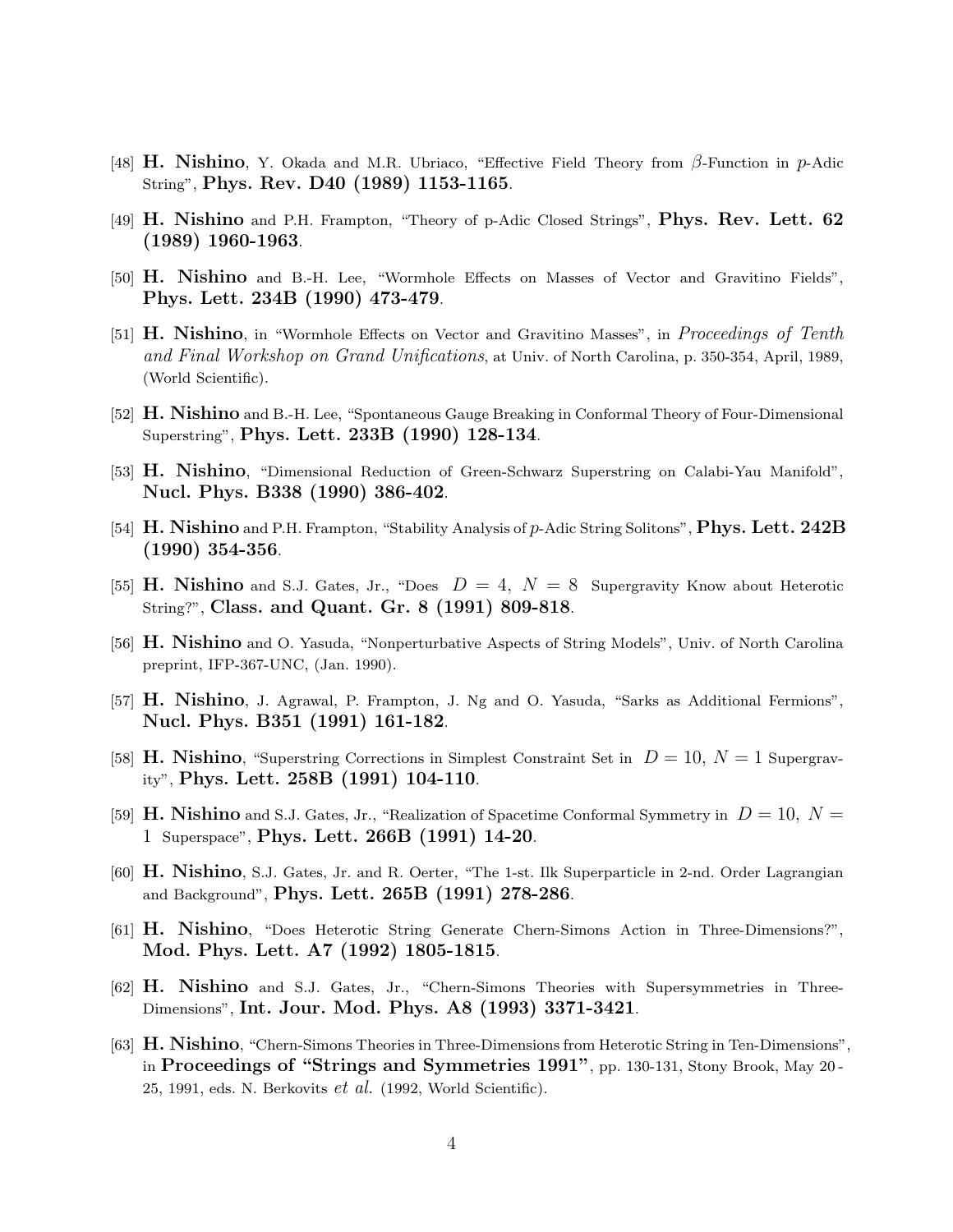- [64] **H. Nishino** and S.J. Gates, Jr., "Remarks on  $N = 2$  Supersymmetric Chern-Simons Theories", Phys. Lett. 281B (1992) 72-80.
- [65] H. Nishino, "Chern-Simons-Supermembrane Connection", Jour. of Group Theory for Physicists, 1 (1993) 61-68.
- [66] **H. Nishino** and S.J. Gates, Jr., " $N = (2, 0)$  Superstring as the Underlying Theory of Self-Dual Yang-Mills Theory", Mod. Phys. Lett. A7 (1992) 2543-2554.
- [67] H. Nishino, S.V. Ketov and S.J. Gates, Jr., "Majorana-Weyl Spinors and Self-Dual Gauge Fields in  $2+2$  Dimensions", hep-th/9203081, **Phys. Lett. 307B** (1993) 323-330.
- [68] **H. Nishino**, S.J. Gates, Jr., and S.V. Ketov, "Supersymmetric Self-Dual Yang-Mills and Supergravity as Background of Green-Schwarz Superstring", hep-th/9203080, Phys. Lett. 307B (1993) 331-338.
- [69]  $\bf{H.}$  Nishino, S.J. Gates, Jr. and S.V. Ketov, "Extended Supersymmetry and Self-Duality in 2+2 Dimensions", hep-th/9203078, Phys. Lett. 297B (1992) 99-104.
- [70] H. Nishino, S.V. Ketov and S.J. Gates, Jr., "Self-Dual Supersymmetry and Supergravity in Atiyah Space-Time", hep-th/9207042, Nucl. Phys. B393 (1993) 149-210.
- [71] H. Nishino and S.J. Gates, Jr., "Supersymmetric Integrable Systems Embedded in Supersymmetric Self-Dual Yang-Mills Theory", hep-th/9210163, Phys. Lett. 299B (1993) 255-261.
- [72] H. Nishino, "Exact Solutions for Self-Dual Yang-Mills and Self-Dual Tensor Multiplets on Gravitational Instanton Background", hep-th/9210093, Phys. Lett.  $307B$  (1993) 339-346.
- [73] H. Nishino, "Self-Dual Supergravity and Supersymmetric Yang-Mills Coupled to Green-Schwarz Superstring", hep-th/9211042, Int. Jour. Mod. Phys. A9 (1994) 3077-3101.
- [74] H. Nishino, "Self-Dual Supersymmetric Yang-Mills Theory Generates Witten's Topological Field Theory", hep-th/9303033, Phys. Lett. 309B (1993) 68-74.
- [75] H. Nishino, "Supersymmetric KP Systems Embedded in Supersymmetric Self-Dual Yang-Mills Theory", hep-th/9303089, Phys. Lett. 318B (1993) 107-114.
- [76] H. Nishino, "Self-Dual Supersymmetric Yang-Mills Theory Generates Wess-Zumino-Novikov-Witten Model in Two-Dimensions", hep-th/9307096, Phys. Lett.  $316B$  (1993) 298-306.
- [77] **H. Nishino**, "Two-Dimensional Dilaton Black Hole Solution for  $N = 2$  Superstring Theory", hep-th/9312198, Phys. Lett. 324B (1994) 315-321.
- [78] H. Nishino, "Super-Lax Operators Embedded in Self-Dual Supersymmetric Yang-Mills Theory", hep-th/9311006, Mod. Phys. Lett. A11 (1996) 2417-2426.
- [79]  $\rm H.$  Nishino, "Supersymmetry Breaking and Fermat's Last Theorem", hep-th/9403014, Mod. Phys. Lett. A10 (1995) 149-157.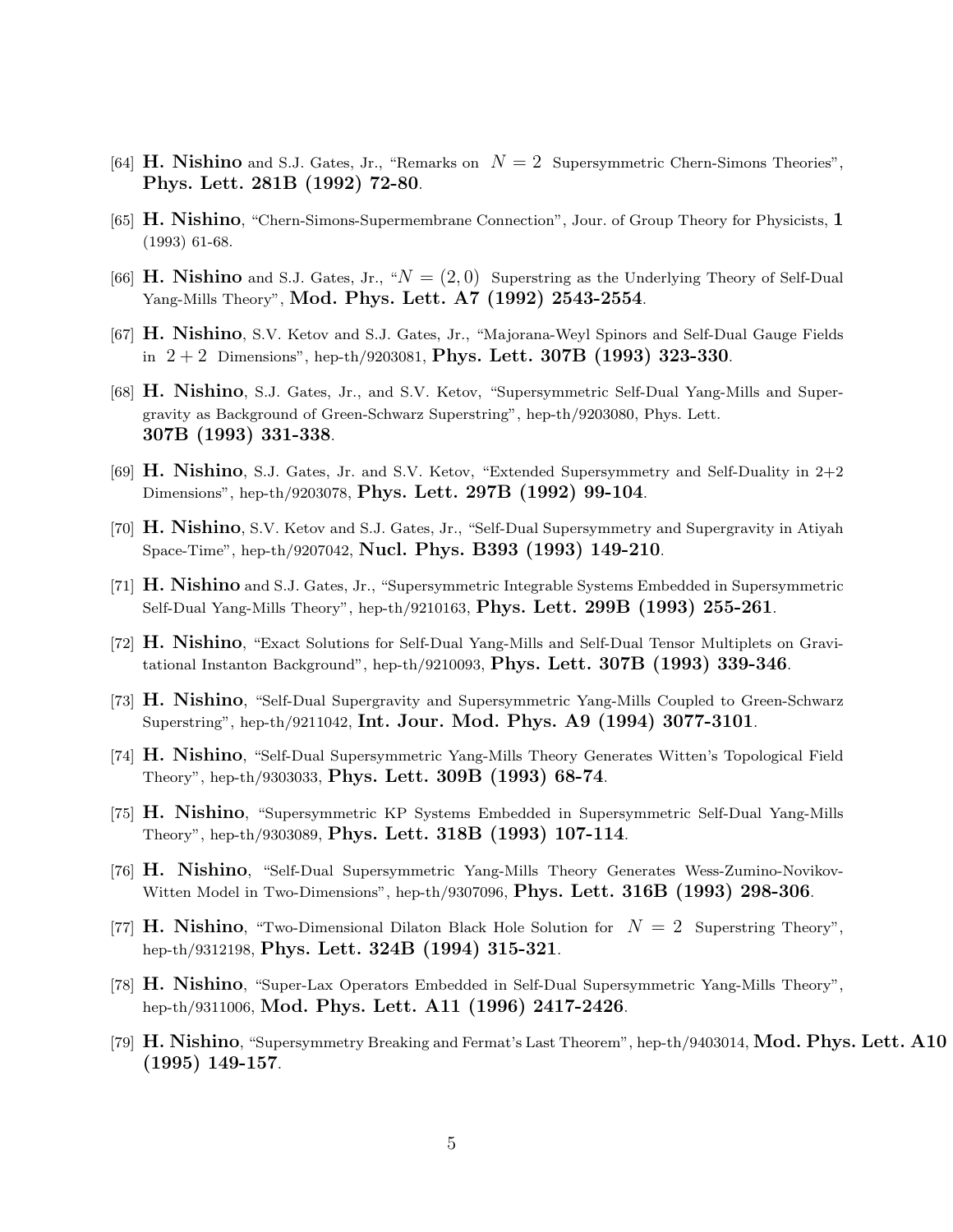- [80] H. Nishino, " $N = 2$  Superstring Theory Generates Supersymmetric Chern-Simons Theory", hep-th/9404125, Mod. Phys. Lett. A9 (1995) 3255-3266.
- [81] **H. Nishino**, " $N = 2$  Supersymmetric Calabi-Yau Hypersurface Sigma-Models in Curved Two-Dimensions", hep-th/9409092, Phys. Lett. 362B (1995) 78-87.
- [82] H. Nishino, "Alternative  $N = (4, 0)$  Superstring and  $\sigma$ -Models", hep-th/9412152, Phys. Lett 355 (1995) 117-126.
- [83] **H. Nishino**, "Stationary Axisymmetric Black Holes,  $N = 2$  Superstring, Self-Dual Gauge and Gravity Theories", hep-th/9504142, Phys. Lett. 359B (1995) 77-86.
- [84] H. Nishino, "Conical Singularity in Three or Four-Dimensions and Supersymmetry Breaking", hep-th/9510153, Phys. Lett. 370B (1996) 65-75.
- [85] **H. Nishino** and S.J. Gates, Jr., "Toward an Off-Shell Eleven-Dimensional Supergravity Limit of M-Theory", hep-th/9602011, **Phys. Lett. 388B** (1996) 504-511.
- [86] H. Nishino and S.J. Gates, Jr., "N<sub>0</sub>-Extended Supergravity and Chern-Simons Theories", hepth/9606090, Nucl. Phys. B480 (1996) 573-588.
- [87] **H. Nishino** and E. Sezgin, "Supersymmetric Yang-Mills Equations in  $10 + 2$  Dimensions", hepth/9607185, Phys. Lett. 388B (1996) 569-576.
- [88] H. Nishino and E. Sezgin, "New Couplings in Six-Dimensional Supergravity", hep-th/9703075, Nucl. Phys. B505 (1997) 497-516.
- [89]  $\bf{H.}$  Nishino, "Supergravity in 10+2 Dimensions as Consistent Background for Superstring", hepth/9703214, Phys. Lett. 428B (1998) 85-94.
- [90] **H. Nishino**, " $N = 2$  Chiral Supergravity in  $(10 + 2)$ -Dimensions as Consistent Background for Super  $(2+2)$ -Brane", hep-th/9706148, Phys. Lett. 437B (1998) 303-314.
- [91] H. Nishino, "Supersymmetric Yang-Mills Theories in  $D \geq 12$ ", hep-th/9708064, Nucl. Phys. **B523** (1998) 450-464.
- [92] H. Nishino, "Lagrangian and Covariant Field Equations for Supersymmetric Yang-Mills Theory in 12D", hep-th/9710141, Phys. Lett. 426B (1998) 64-72.
- [93] H. Nishino, "Alternative Formulation of Duality-Symmetric Supergravity in Eleven-Dimensions Coupled to Super M-5-Brane", hep-th/9802009, Mod. Phys. Lett. A14 (1999) 977-992.
- [94] H. Nishino, "Parity Conservation in Supersymmetric Vector-Like Theories", hep-th/9804162, Phys. Rev. D61 (2000) 025008.
- [95] **H. Nishino**, "Supergravity Theories in  $D \geq 12$  Coupled to Super p-Branes", hep-th/9807199, Nucl. Phys. B542 (1999) 217-261.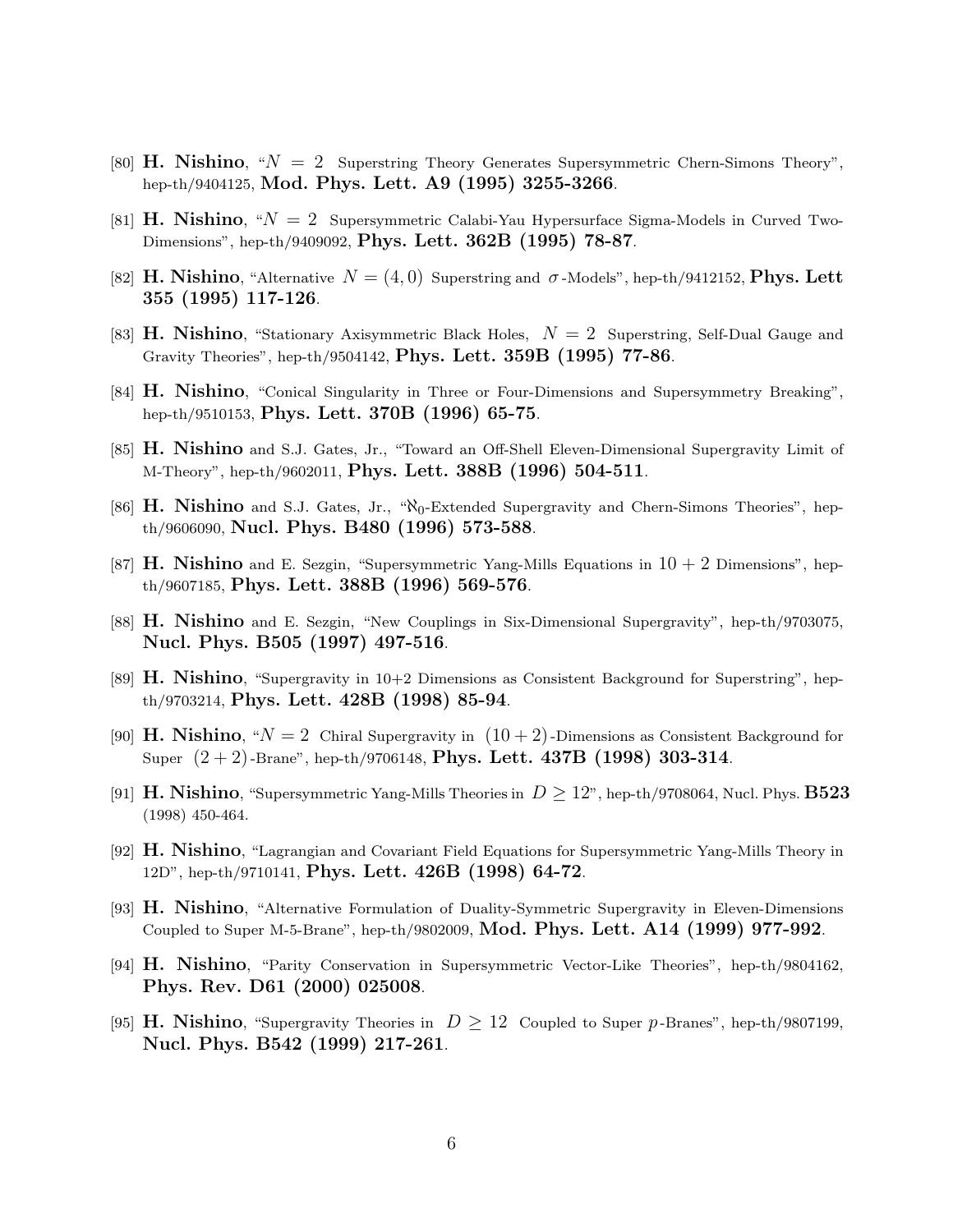- [96] H. Nishino, "Super Eightbrane in Superspace", hep-th/9901027, Phys. Lett. 457B (1999) 51-60.
- [97] **H. Nishino**, "Twelve-Dimensional Supersymmetric Gauge Theory as the Large  $N$  Limit", hepth/9901104, Phys. Lett. 452B (1999) 265-273.
- [98] H. Nishino and S.J. Gates, Jr., "The \* Report", hep-th/9908136, Class. Quant. Grav. 17 (2000) 2139-2148.
- [99] H. Nishino, "Non-Linear Realization of  $\aleph_0$ -Extended Supersymmetry", hep-th/0002029, Nucl. Phys. B586 (2000) 491-517.
- [100] H. Nishino and P. Mora, "Fundamental Extended Objects for Chern-Simons Supergravity", hepth/0002077, Phys. Lett. 482B (2000) 222-232.
- [101] H. Nishino, "Supersymmetric Yang-Mills Theory in Eleven Dimensions", hep-th/0008029, Phys. Lett. 492B (2000) 201-213.
- [102] **H. Nishino** and S.J. Gates, Jr., "Will the Real 4D,  $N = 1$  SG Limit of Superstring Theories Please Stand Up?", hep-th/0008206, Phys. Lett. 492B (2000) 178-186.
- [103] H. Nishinoand S. Rajpoot, "Alternative  $N = 2$  Supergravity in Five-Dimensions with Singularities', hep-th/0011066, Phys. Lett. 502B (2001) 246  $\sim$  258.
- [104] H. Nishino and S.J. Gates, Jr., "Deliberations on 11D Superspace for the M-Theory Effective Action", hep-th/0101037, Phys. Lett. B508 (2001) 155 ~ 167.
- [105] H. Nishino and S. Rajpoot, "Note on Embedding M-Theory Corrections into Eleven-Dimensional Superspace", hep-th/0103224, Phys. Rev. D64 (2001) 124016.1 ~ 9.
- [106] **H. Nishino and S. Rajpoot**, "Alternative  $N = 2$  Supergravity in Singular Five Dimensions with Matter/Gauge Couplings", hep-th/0105138, **Nucl. Phys. B612 (2001) 98**  $\sim$  **122**.
- [107] H. Nishino, S.J. Gates, Jr. and S. Rajpoot, "Teleparallel Superspace in Eleven Dimensions Coupled to Supermembranes", CSULB-PA-01-2, hep-th/0107155, Phys. Rev.  $D65$  (2002) 024013.1 <sup>∼</sup> 7.
- [108] H. Nishino and S. Rajpoot, "Unimodular Supergravity", CSULB-PA-01-3, hep-th/0107202, Phys. Lett. 528B (2002) 259 <sup>∼</sup> 268.
- [109] H. Nishino and S. Rajpoot, "Teleparallel Complex Gravity as Foundation for Noncommutative Gravity", CSULB-PA-01-1, hep-th/0107216, Phys. Lett. 532B (2002) 334 <sup>∼</sup> 344.
- [110] H. Nishino and S. Rajpoot, "Generalized BF Theory in Superspace as Underlying Theory of 11D Supergravity", CSULB-PA-01-4, hep-th/0108123, Class.  $\&$  Quant. Gr. 19 (2002)  $4095 - 4107$ .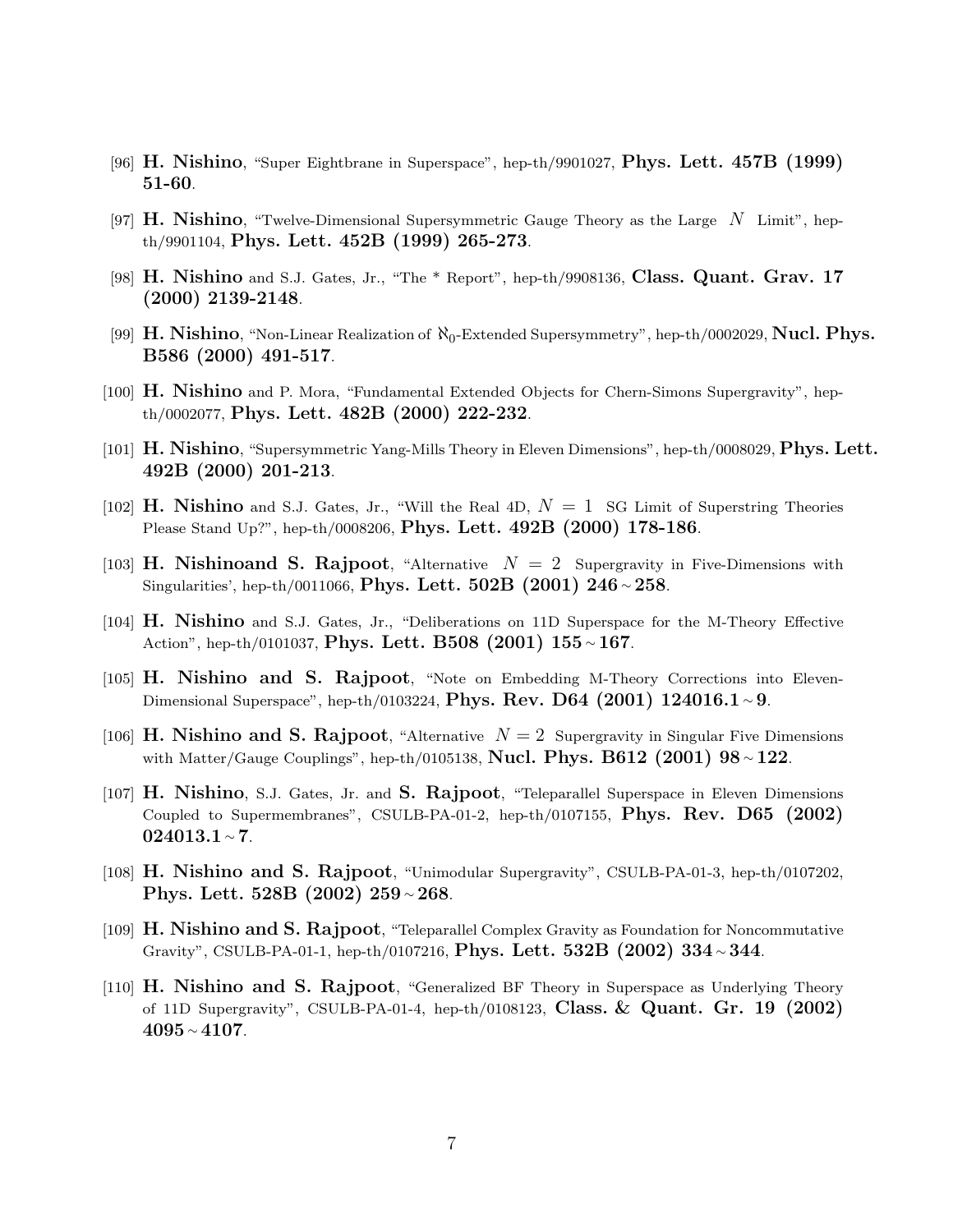- [111] H. Nishino and S. Rajpoot, "Noncommutative Supersymmetric Yang-Mills Theory with Higher-Derivatives in Ten-Dimensions", hep-th/0108154, CSULB-PA-01-5, Phys. Rev. D65 (2002) 085005.1 <sup>∼</sup> 7.
- [112] **H. Nishino and S. Rajpoot**, "Supersymmetric  $E_{8(+8)}/SO(16)$  Sigma-Model Coupled to  $N = 1$  Supergravity in Three-Dimensions", CSULB-PA-02-1, hep-th/0203102, **Phys. Lett. 535B**  $(2002)$  337 ∼ 348.
- [113] H. Nishino and S. Rajpoot, "Axisymmetric Gravitational Solutions as Possible Classical Backgrounds Around Closed String Mass Distributions", CSULB-PA-02-2, hep-th/0204101, Phys. Lett. B540 (2002) 125 <sup>∼</sup> 136.
- [114]  $\rm H.$  Nishino and S. Rajpoot, "Gauged N=2 Supergravity in Nine Dimensions and Domain Wall Solutions", CSULB-PA-02-3, hep-th/0207246, Phys. Lett. B546 (2002) 261 ∼ 272.
- [115] H. Nishino and S. Rajpoot, "Topological Gauging of  $N = 16$  Supergravity in Three-Dimensions", CSULB-PA-02-4, hep-th/0209106, Phys. Rev. D67 (2003) 025009-1  $\sim$  10.
- [116] H. Nishino and S. Rajpoot, "Octonions,  $G_2$  Symmetry, Generalized Self-Duality and Supersymmetry in Dimensions  $D \leq 8$ ", CSULB-PA-02-5, hep-th/0210132, **Journal of High Energy** Physics, JHEP 04 (2004) 020 <sup>∼</sup> 041.
- [117] **H. Nishino and S. Rajpoot**, "Self-Dual  $N = (1,0)$  Supergravity in Eight Dimensions with Reduced Holonomy  $Spin(7)$ ", CSULB-PA-03-01, hep-th/0302059, Phys. Lett. 564B (2003) 269 <sup>∼</sup> 279.
- [118] H. Nishino and S. Rajpoot, "Self-Dual Supergravity in Seven Dimensions with Reduced Holonomy  $G_2$ ", CSULB-PA-03-2, hep-th/0306075, **Phys. Lett. 569B** (2003) 102 ~ 112.
- [119] H. Nishino and S. Rajpoot, "Noncommutative Self-Dual Supersymmetric Yang-Mills Theory", CSULB-PA-03-3, hep-th/0306290, Phys. Lett. 572B (2003)  $91 \sim 100$ .
- [120] H. Nishino and S. Rajpoot, "Supermembrane with Non-Abelian Gauging and Chern-Simons Quantization", CSULB-PA-03-04, hep-th/0309100, European Physical Journal 39 (2005) 389 <sup>∼</sup> 395.
- [121] H. Nishino and S. Rajpoot, "Alephnull-Extended Supersymmetric Chern-Simons Theory for Arbitrary Gauge Groups", CSULB-PA-04-01, hep-th/0402111, Phys. Rev. 70 (2004) 027701-1 <sup>∼</sup> 3.
- [122] H. Nishino and S. Rajpoot, "Hodge Duality and Cosmological Constant", CSULB-PA-04-3, hep-th/0404088, Mod. Phys. Letts. A. 21 (2006) 127 <sup>∼</sup> 142.
- [123] H. Nishino and S. Rajpoot, "Self-Dual Vector Multiplet in 3D with Gauged Scale Covariance", CSULB-PA-04-4, hep-th/0407165, Jour. of High Energy Phys. JHEP 12 (2004) 014 <sup>∼</sup> 025.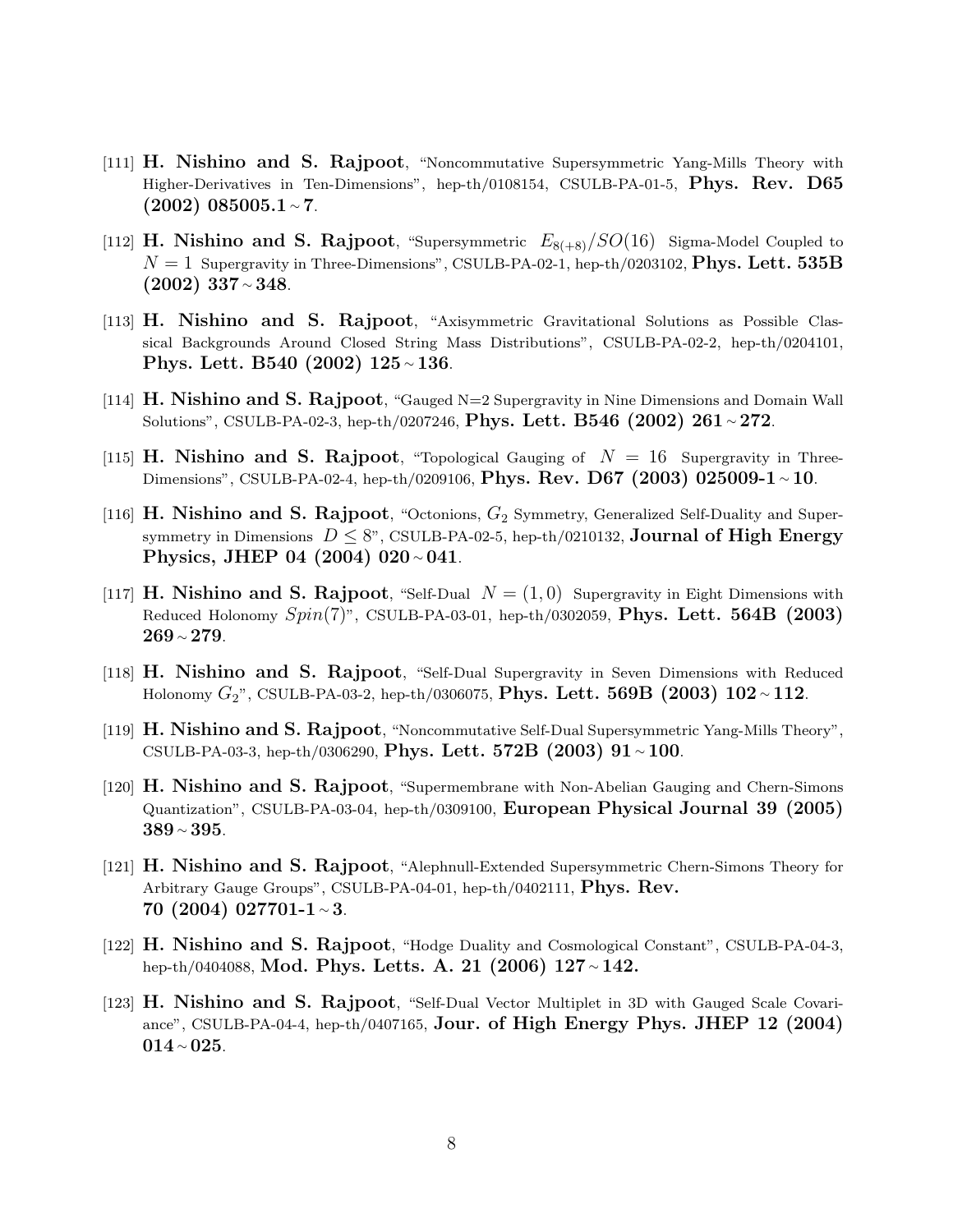- [124] H. Nishino and S. Rajpoot, "Supersymmetric Gauged Scale Covariance in Ten and Lower Dimensions", CSULB-PA-04-5, hep-th/0407203, Phys. Lett. 604B (2004) 123 <sup>∼</sup> 132.
- [125] H. Nishino, S. Rajpoot and K. Reed, "Supersymmetric Dirac-Born-Infeld Action with Self-Dual Mass Term", CSULB-PA-04-6, hep-th/0410052, Class.  $&$  Quant. Gr. 22 (2005) 1553 <sup>∼</sup> 1562.
- [126] H. Nishino and S. Rajpoot, "Dual Vector Multiplet Coupled to Dual  $N=1$  Supergravity in 10D", CSULB-PA-04-7, hep-th/0410052, Phys. Rev. D71 (2005) 085011-1 ~ 9.
- [127]  $H.$  Nishino and S. Rajpoot, " $\aleph_0$ -Extended Hypergravity in Three-Dimensions" CSULB-PA-05-1, hep-th/0504097, Phys. Rev. D71 (2005) 1250021-1 ~ 7.
- [128] H. Nishino and S. Rajpoot, "Non-Abelian Tensors with Consistent Interactions", CSULB-PA-05-2, hep-th/0508076, Phys. Rev. D72 (2005) 085020-1 ~ 7.
- [129] H. Nishino and S. Rajpoot, "Interacting Non-Abelian Vector Spinor and Nilpotent Spinor Charges", CSULB-PA-05-3, hep-th/0511267, Class. & Quant. Gravity 23 (2006) 5215 ∼ 5225.
- [130] H. Nishino and S. Rajpoot, "(Curvature)<sup>2</sup>-Terms for Supergravity in Three Dimensions", CSULB-PA-06-1, hep-th/0607241, Phys. Lett. 639B (2006) 110  $\sim$  116.
- [131] H. Nishino and S. Rajpoot, "Self-Dual Non-Abelian Vector Multiplet in Three-Dimensions", CSULB-PA-06-2, hep-th/0611055, Phys. Rev. D74 (2006) 105001-1  $\sim$  7.
- [132] H. Nishino and S. Rajpoot, "Nilpotent Spinor Symmetry with Interacting Spin 3/2 Field", in Proceedings for SUSY06, UC-Irvine (June, '06), pp. 537 ∼ 541, CSULB-PA-06-3, hep-th/0611321.
- [133] H. Nishino and S. Rajpoot, "Broken Scale Invariance in the Standard Model", CSULB-PA-06-4, AIP Conf. Proc. 881 (2007) pp. 82 <sup>∼</sup> 93, Melville, New York, 2006.
- [134] H. Nishino, S. Rajpoot and R. Montalvo, "Self-Dual Yang-Mills Multiplet in Three Dimensions Coupled to Supergravity", CSULB-PA-06-5, arXiv:0707.3653 [hep-th], **Phys. Rev. D75**  $(2007)$  125016-1 ∼ 8.
- [135] H. Nishino and S. Rajpoot, "Dilaton and Axion as Supersymmetric Compensators", CSULB-PA-06-6, Phys. Rev. D76 (2007) 065004-1 ∼ 7.
- [136] H. Nishino and S. Rajpoot, "Comment on Shadow and Non-Shadow Extensions of the Standard Model", CSULB-PA-07-01, hep-th/0702080.
- [137] H. Nishino and S. Rajpoot, "Vector Multiplet in Non-Adjoint Representation of SO(N)", CSULB-PA-07-02, arXiv: 0704.2905 [hep-th], **Phys. Rev. D75 (2007) 125018-1** ~ 7.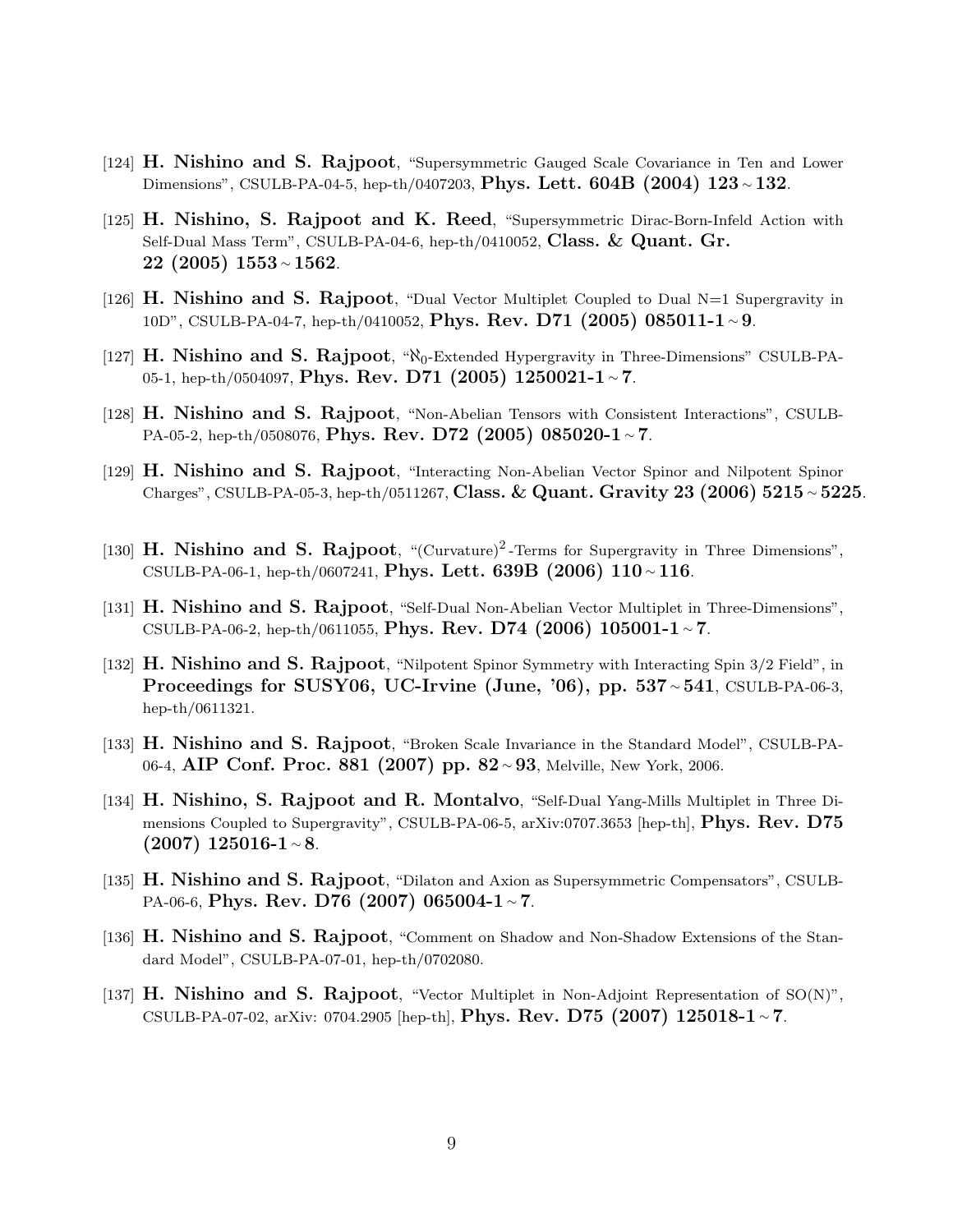- [138] H. Nishino and S. Rajpoot, "Comment on Electroweak Higgs as a Pseudo-Goldstone Boson of Broken Scale Invariance", CSULB-PA-07-04, arXiv: 0704.1836 [hep-ph].
- [139] H. Nishino and S. Rajpoot, " $N = 4$  Supersymmetric Yang-Mills Multiplet in Non-Adjoint Representations", CSULB-PA-07-05, arXiv:0707.2977 [hep-th], **Phys. Rev.** D76 (2007) 047703-1 ~ 3.
- [140] H. Nishino and S. Rajpoot, "Green-Schwarz, Nambu-Goto Actions, and Cayley's Hyperdeterminant", CSULB-PA-07-06, arXiv: 0709.0973 [hep-th], **Phys. Lett. 652B** (2007) 135 ~ 140.
- [141]  $H.$  Nishino and S. Rajpoot, "N=1 Supergravity in Euclidean Eleven Dimensions in Terms of Graded Pseudo-Majorana Spinors", CSULB-PA-07-07, **Jour. of Phys. A41 (2008) 285403**.
- [142] H. Nishino and S. Rajpoot, CSULB-PA-08 (Dec. 2007) "Comment on Papers by Foot, Kobakhidze, McDonald and Volkas Relating to Scale Invariance Symmetry" arXiv:0712.2487 [hepph].
- [143] H. Nishino and S. Rajpoot, "Octonions and Supersymmetry in Three Dimensions", CSULB-PA-07-08, Class. & Quant. Gr. 25 (2008) 195003.
- [144] H. Nishino and S. Rajpoot, "Lorentz-Covariant Non-Abelian Gauging of Supermembrane', CSULB-PA-08-01, arXiv:0806.0660 [hep-th], Phys. Rev. D77 (2008) 106002-1  $\sim$  8.
- [145] H. Nishino and S. Rajpoot, "Mass Deformation of Bagger-Lambert Theory in 3D with Reduced N=1 Supersymmetry", CSULB-PA-08-02, Phys. Rev. D78 (2008) 085006-1  $\sim$  6.
- [146] H. Nishino and S. Rajpoot, "Weyl's Scale Invariance: Inflation, Dark Matter and Dark Energy Connections", 'Proceedings of Dark Side of Universe', eds. Shgabaan Khalil, Egypt. 2008.
- [147] H. Nishino and S. Rajpoot, "Triality and Bagger-Lambert Theory", CSULB-PA-08-04, arXiv:0901.1173, Phys. Lett. 671B (2009) 415  $\sim$  421.
- [148] H. Nishino and S. Rajpoot, "Dilaton and Axion as Compensators Coupled to  $N=1$  Supergravity", CSULB-PA-08-05, Phys. Rev. D78  $(2008)$  125006-1 ~ 7.
- [149] H. Nishino and S. Rajpoot, "Implication of Compensator Field and Local Scale Invariance in the Standard Model", CSULB-PA-08-06, Phys. Rev. D79 (2009) 125025-1  $\sim$  6.
- [150] H. Nishino and S. Rajpoot, "Alternative Auxiliary Fields for Chiral Multiplet", Phys. Rev. D80 (2009) 127701-1 <sup>∼</sup> 4.
- [151] **H. Nishino and S. Rajpoot**, "Weyl's Scale Invariance for Standard Model, Renormalizability and Zero Cosmological Constant", Class. & Quant. Gr. 28  $(2011)$  145014.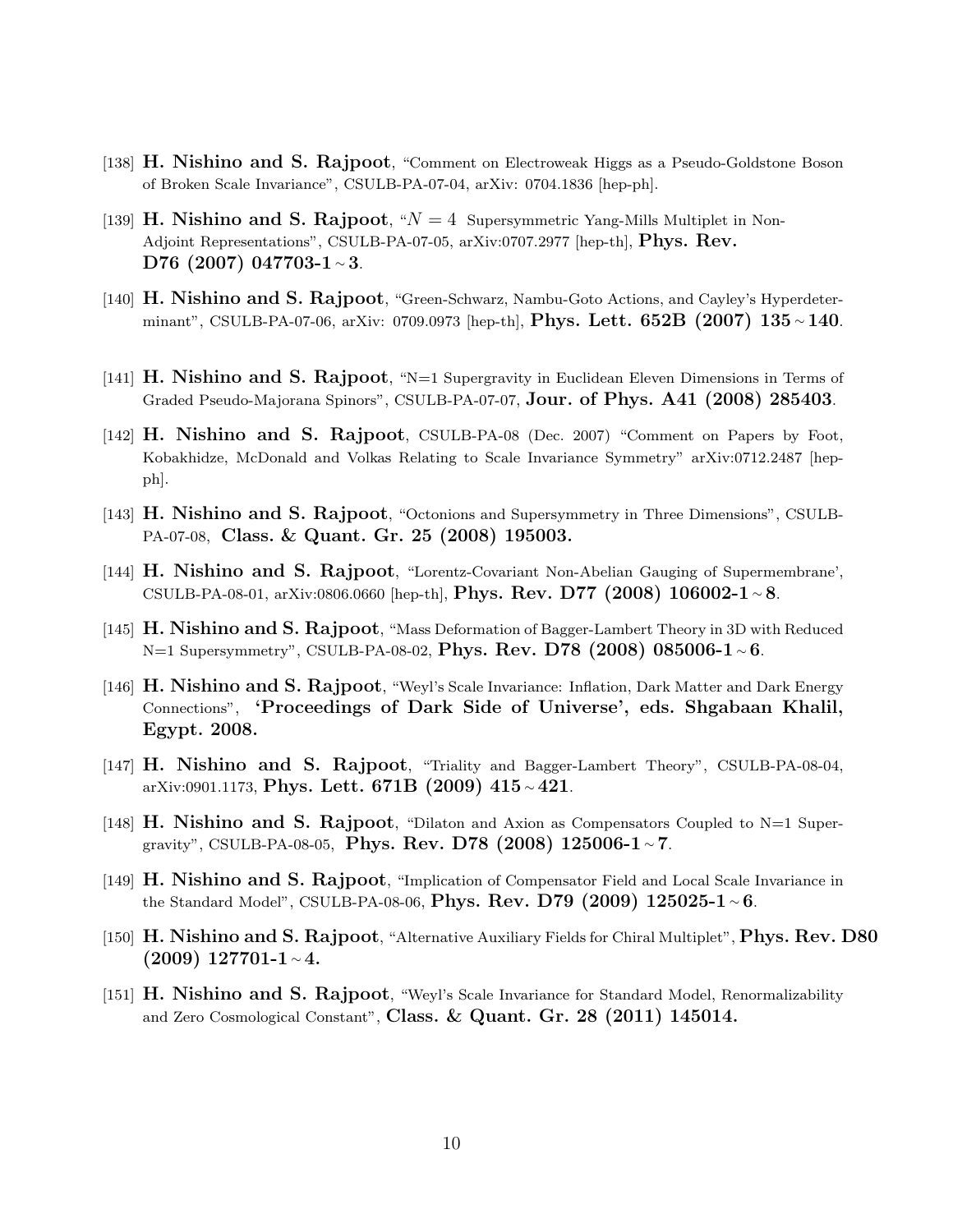- [152] H. Nishino and S. Rajpoot, "Four-Dimensional  $N=1$  F[R] Supergravity", Phys. Lett. 687B (2010) 382 <sup>∼</sup> 387.
- [153] H. Nishino and S. Rajpoot, "Supersymmetric Lorentz Chern-Simons Terms Coupled to Supergravity", Phys. Rev. D81 (2010) 085029-1 <sup>∼</sup> 6.
- [154] H. Nishino, S. Rajpoot and H.C. Wang, "Z's at the LHC", To be published in Proceedings of the CTP International Conference on Neutrino Physics" held at Luxor, Egypt from 15-19 Nov. '09.
- [155] H. Nishino and S. Rajpoot, "Teleparallelism for Massive Spin 2 Field", Class.  $\&$ Quant. Gr. 28 (2011) 125019 <sup>∼</sup> 125029.
- [156] H. Nishino and S. Rajpoot, "Alephnull AdS Supergravity with Lorentz Chern-Simons Forms in Three Dimensions", Phys. Lett. B692 (2010) 336  $\sim$  341.
- [157] H. Nishino and S. Rajpoot, "Duality-Symmetric Supersymmetric Yang-Mills in Three Dimensions", Phys. Rev. D82 (2011) 087701-1 ∼4, DOI: 10.1103/PhysRevD.82.087701.
- [158] H. Nishino and S. Rajpoot, "Vector Multiplets with Non-Polynomial Interactions in 3D", Phys. Rev. D83 (2011) 087701-1 <sup>∼</sup> 4
- [159] H. Nishino and S. Rajpoot, "Stückelberg Mechanism for Massive Tensor Multiplets", Phys. Rev. D83 (2011) 085008-1∼8. DOI: 10.1103/PhysRevD.83.085008 URL: http://link.aps.org/doi/10.1103/PhysRevD.83.085008
- [160] H. Nishino and S. Rajpoot, "Interacting N=1 Vector-Spinor Multiplet in 3D", Phys. Rev. D83  $(2011)$  127701 ∼ 4. DOI: 10.1103/PhysRevD.83.127701
- [161] H. Nishino and S. Rajpoot, "Enhanced Duality Rotation Symmetries for a Pair of Dirac-Born-Infeld Actions", Int. Jour. Mod. Phys. 27 (2012) 1250056-1250067.
- [162] H. Nishino and S. Rajpoot, "N=1 Non-Abelian Tensor Multiplet in Four Dimensions", Phys. Rev. D85 (2012) 105017-1  $∼10$ ,
- [163] H. Nishino and S. Rajpoot, "Self-Dual Non-Abelian N=1 Tensor Multiplet in  $D=2+2$ ", Nucl. Phys. B863 (2012) 510∼524, DOI: http://www.sciencedirect.com/science/article/pii/S0550321312003185
- [164] H. Nishino and S. Rajpoot, "Variant N=1 Supersymmetric Non-Abelian Proca-Stueckelberg Formalism in Four Dimensions", CSULB-PA-12-01 (Feb. 2011). **Nucl. Phys.** B 872 (2013) 213 <sup>∼</sup> 227.
- [165] H. Nishino and S. Rajpoot, "Self-Dual Yang-Mills and Vector-Spinor Fields, Nilpotent Fermionic Symmetry, and Supersymmetric Integrable Systems", CSULB-PA-12-03 (May, 2011), Phys. Rev. D86 (2012) 065012-1 <sup>∼</sup> 7
- [166] H. Nishino and S. Rajpoot, "Non-Abelian Tensor Multiplet in 4D", CSULB-PA-12-04 (May, 2012). To be published in the Proceedings of PASCOS 2012.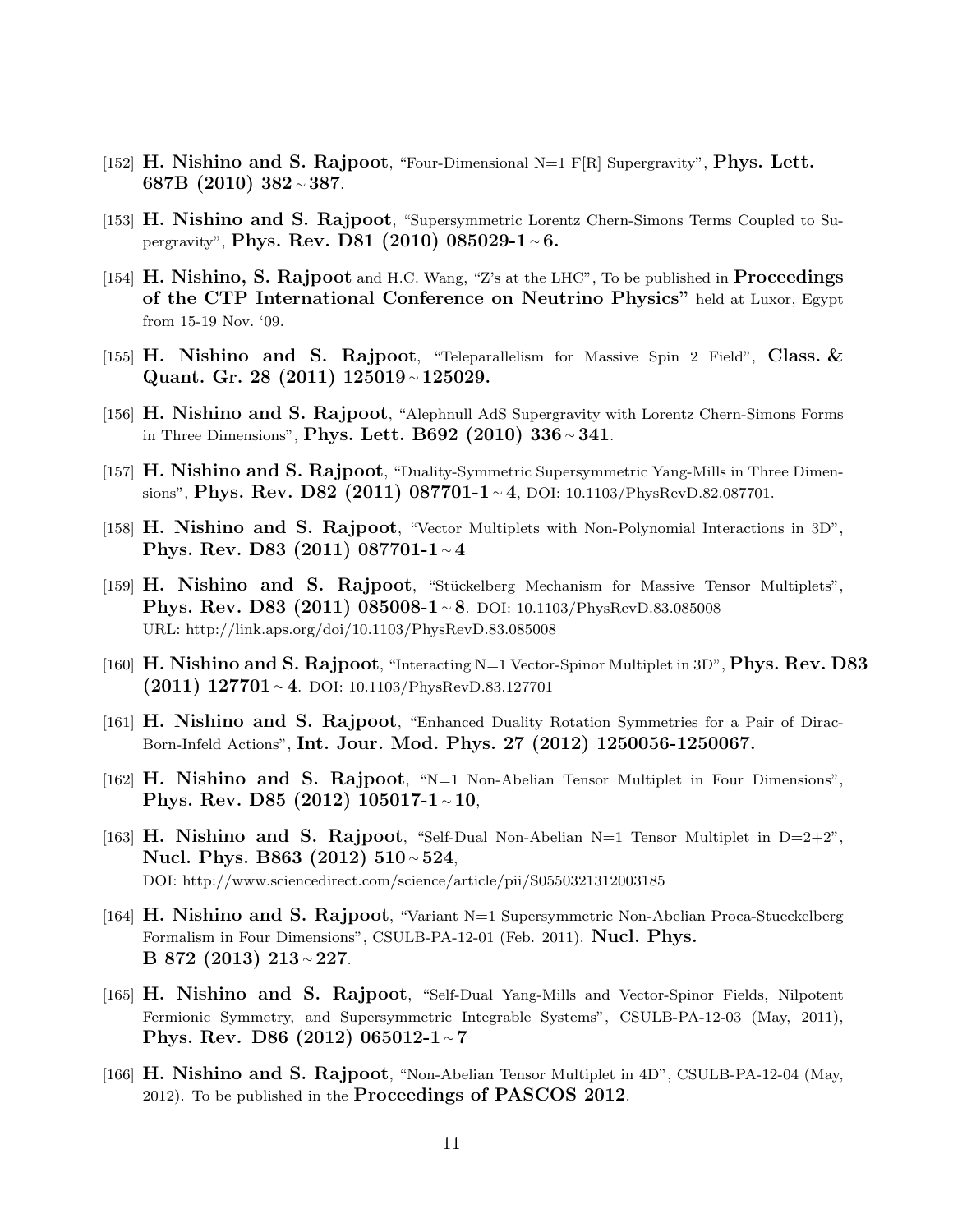- [167] H. Nishino, E. Guendelman and S. Rajpoot, "Lorentz-Covariant Four-Vector Formalism for Two-Measure Theory", CSULB-PA-12-08, Phys. Rev. D87 (2013) 027702-1  $\sim$  4.
- [168] H. Nishino and S. Rajpoot, "Supergravity as a Special Case of Local Nilpotent Fermionic Symmetry", CSULB-PA-12-07, Phys. Rev. D88 (2013) 025035-1 <sup>∼</sup> 9
- [169] H. Nishino and S. Rajpoot, "N=1 Supersymmetric Non-Abelian Proca-Stueckelberg Mechanism for Extra Vector Multiplet", Nucl. Phys. B887 (2014) 265  $\sim$  275.
- [170] H. Nishino and S. Rajpoot, "Metric-Independent Measures for Supersymmetric Extended Object Theories on Curved Backgrounds", published in Phys. Lett. B736 (2014) 350 ∼ 355.
- [171] H. Nishino, E. Guendelman, and S. Rajpoot, "Scale Symmetry Breaking from Total Derivative Densities and the Cosmological Constant Problem", Phys. Lett. B. 732 (2014) 156 ~ 160.
- [172] H. Nishino and S. Rajpoot, "Einstein-Cartan-Holst Action with Local Scale Invariance", submitted to Jour. Math. Phys.
- [173] H. Nishino and S. Rajpoot , "Massive Interacting Vector Multiplets in Nine Dimensions", Submitted to PRD.
- [174] H. Nishino and S. Rajpoot, "Extended Jackiw-Pi Model and Its Supersymmetrization", Phys. Lett. 747B (2015) 93.
- [175] H. Nishino and S. Rajpoot, "Non-Abelian electric-magnetic duality with supersymmetry in 4D and 10D", Phys. Rev. D92 (2015) 085014-1 ~9.
- [176] **H. Nishino and S. Rajpoot**, "Supersymmetric EM-Duality in  $D=3+3$  and  $D=5+5$  as Foundation of Self-Dual Supersymmetric Yang-Mills Theory", DOI: 10.1103/PhysRevD.93.105041, Phys. Rev. D93 (2016) 105041-1 <sup>∼</sup> 13.
- [177] H. Nishino and S. Rajpoot, CSULB-PA-15-05, "Supersymmetric Composite Gauge Fields with Compensators", Phys. Lett. B757 (2016) 237-243.
- [178] H. Nishino, E. Guendelman and S. Rajpoot, CSULB-PA-16-03 (October, 2016), "Two-Measure Approach to Breaking Scale-Invariance in a Standard-Model Extension", **Phys. Lett. 765B** (2017) 251 <sup>∼</sup> 255.
- [179] H. Nishino, E. Guendelman and S. Rajpoot, CSULB-PA-16-04 (October, 2016) "Small Vacuum Energy Density and Stable Vacuum from Dilaton-Gauss-Bonnet Coupling in Two Measure Theories", European Physical Journal 77C (2017) 240.
- [180] H. Nishino, E. Guendelman and S. Rajpoot, CSULB-PA-16-05, "Two-Measure Theory with 3rd-Rank Antisymmetric Tensor for Local Scale Symmetry Breaking", Phys. Rev. D95 (2017) 065002-1∼6.